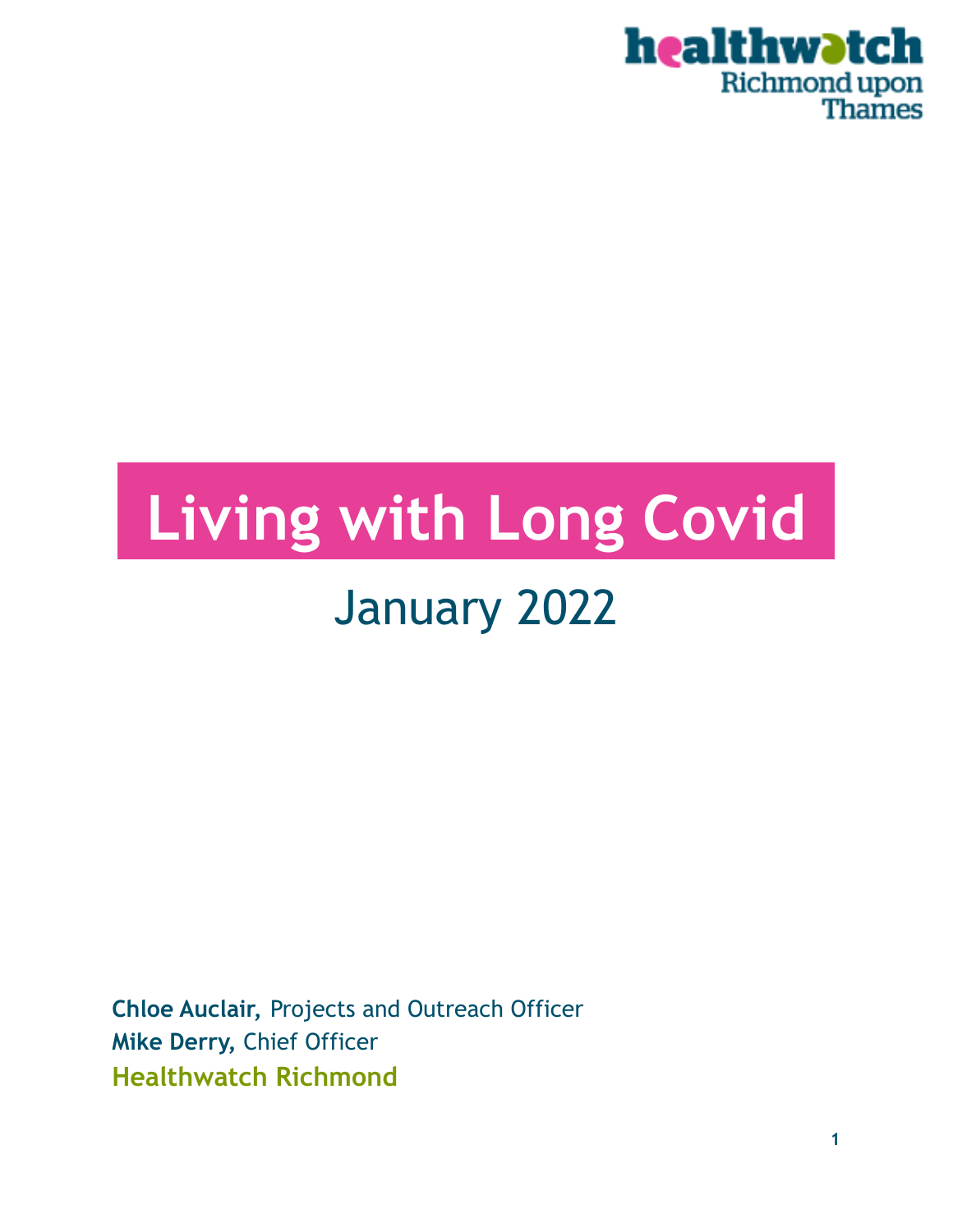### **Table of Contents**

| <b>Executive summary</b>                         | 3              |
|--------------------------------------------------|----------------|
| <b>Introduction</b>                              | 4              |
| Scope of this work                               | $\overline{4}$ |
| Methodology                                      | 5              |
| Limitations                                      | 5              |
| <b>Demographics</b>                              | 6              |
| <b>Key findings</b>                              | 8              |
| Symptoms and recovery                            | 8              |
| <b>Symptom fluctuations</b>                      | 11             |
| Recovery over time                               | 12             |
| Living with Long Covid                           | 14             |
| Impact on life                                   | 14             |
| Impact on mental health                          | 16             |
| Support and access                               | 17             |
| Diagnosis and access                             | 17             |
| Diagnosis, Access and Gender                     | 19             |
| <b>Waiting times</b>                             | 20             |
| Resorting to private support                     | 22             |
| What works and what doesn't work                 | 22             |
| <b>Outcomes</b>                                  | 25             |
| <b>Key learnings and Recommendations</b>         | 27             |
| <b>Isolation and information</b>                 | 27             |
| Create a peer-led, clinician aided support group | 27             |
| Develop self help support                        | 27             |
| Care coordination and person centred support     | 28             |
| A comprehensive screening process                | 28             |
| Coordinate care                                  | 28             |
| <b>Responses to our work</b>                     | 29             |
| <b>Further information</b>                       | 31             |
| Appendix - full questionnaire                    | 32             |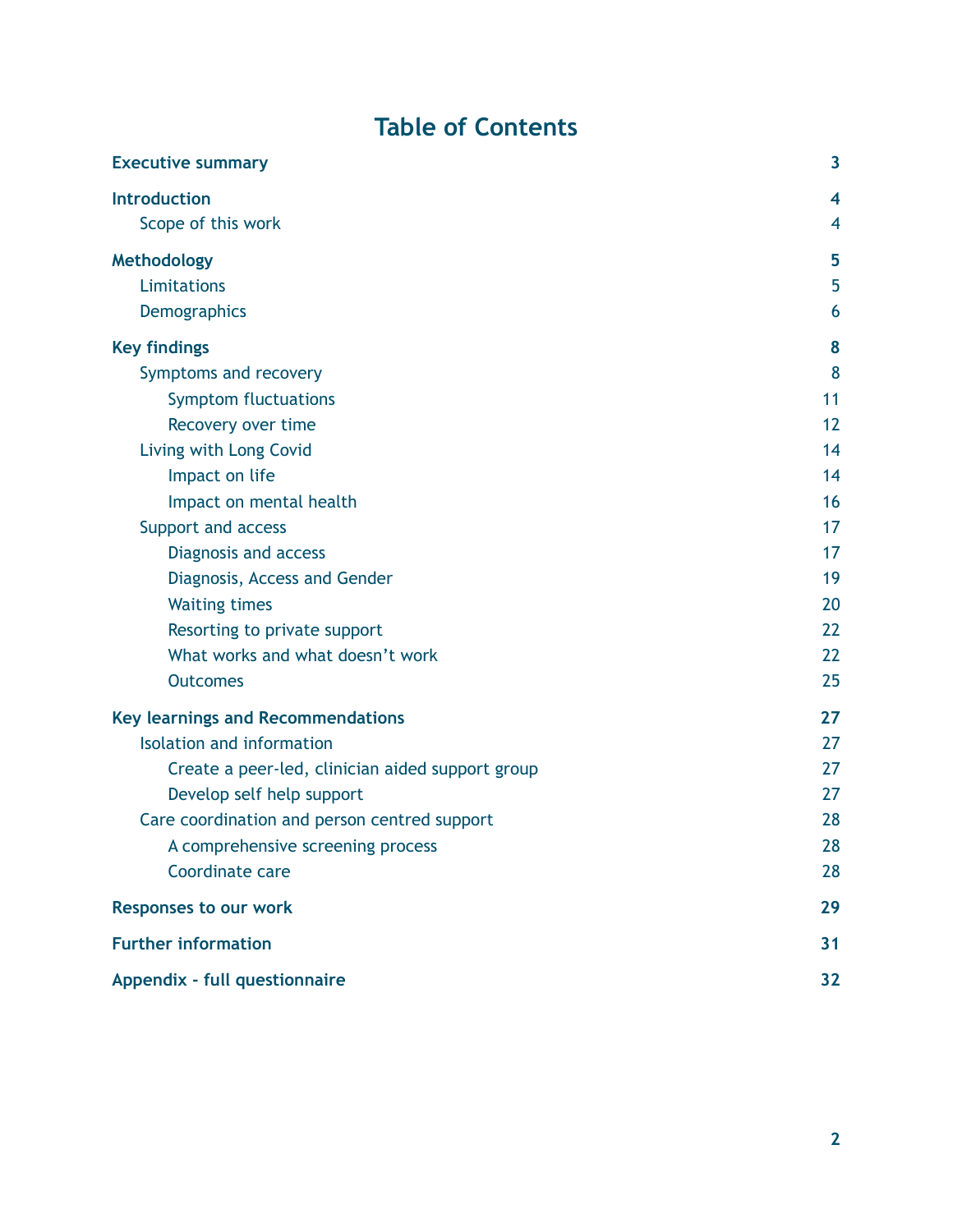### **Executive summary**

This project was undertaken over the summer 2021, to gather information about the experiences of people suffering from Long Covid. We aimed to better understand the condition itself and the impact it has on people's lives and mental health; we also sought to gather people's experiences of the support available for Long Covid, if they had received any.

The main symptoms experienced are fatigue, breathlessness, brain fog and anxiety. Non-linear recovery and significant fluctuations are characteristic of Long Covid, and were widely represented in our data. It does seem that there is a trend towards improvement over time, as people who first got ill before summer 2020 show significantly more improvement than people who got ill after September 2020.

Long Covid impacts patients' life, beyond their physiological symptoms. The overwhelming majority of our respondents reported that their mental health had deteriorated as a result of both the condition and its effects on their lives (see below). This shows mostly through anxiety and depression, as well as irritability and low mood. Some respondents told us that their mental health symptoms felt a part of the illness, rather than coming from the consequences of Long Covid on their professional and personal lives.

Beyond physical and mental health, people's lives are impacted by Long Covid on a deeper level: their employment, caring duties, social lives and domestic duties become neglected following high levels of fatigue. In many cases, it is practically impossible for people to simply carry on with lives as normal.

To meet the needs of Long Covid patients and improve their care, we recommend the following:

- The creation of a peer-led, clinician aided support group,
- Tailored and targeted communication and education on Long Covid,
- A more comprehensive screening process,
- Embedding care coordination in the assessment process.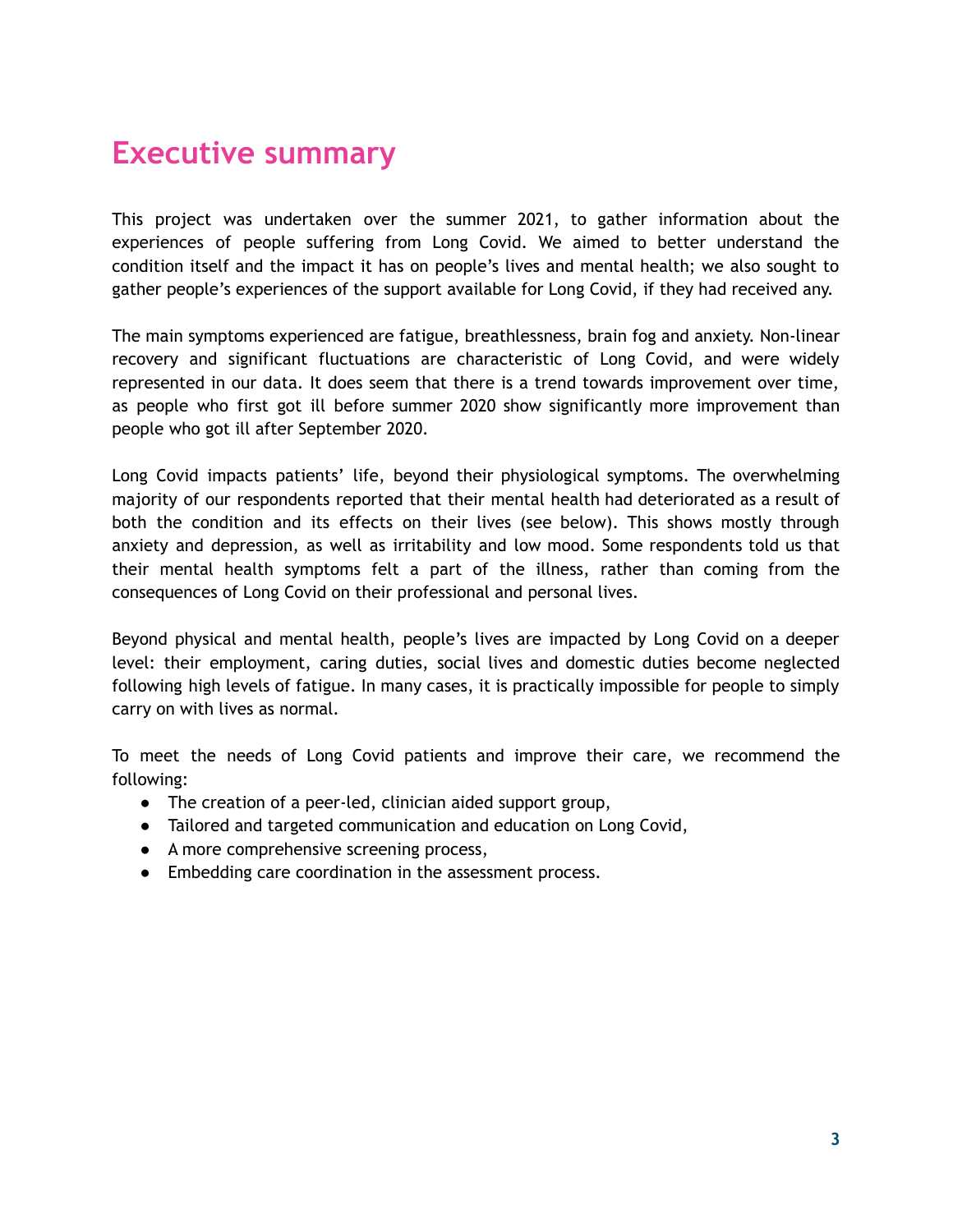### <span id="page-3-0"></span>**Introduction**

Long Covid, also known as Post Covid Syndrome, is defined by the National Institute for Health and Care Excellence (NICE) as "*signs and symptoms that develop during or following an infection consistent with COVID19 which continue for more than 12 weeks and are not explained by an alternative diagnosis*". It usually presents with multiple overlapping symptoms, the most prominent ones being respiratory difficulties, generalised pain, fatigue, persistent fever, loss of taste and smell, PTSD, and cognitive and psychological problems.

Long Covid can present in many different ways, including different symptoms that do not necessarily arise at the same time. People also report fluctuating symptoms and a very much nonlinear recovery. There is also no current test for Long Covid: it can only be diagnosed by exclusion, once other possible diagnoses have been refuted. This makes the condition particularly difficult to identify and treat.

Estimates for the number of people likely to suffer from Long Covid vary greatly across different studies, from as little as 2.3% to as much as  $37\%$ <sup>1</sup> of all individuals infected with Covid in the first place. This can be due to the research design, the population studied or even the wording of the questions asked. This uncertain estimate makes it difficult to plan and design adequate support services for patients.

Discussions with our neighbouring Healthwatch colleagues and with the local Clinical Commissioning Group brought to light the importance of including people's voices in the design of support services for Long Covid. As a condition that is yet to be fully understood, Long Covid must be treated with the voices of patients as the very central concerns. This led Healthwatch Richmond to undertake a review of people's experiences of Long Covid.

### <span id="page-3-1"></span>**Scope of this work**

Healthwatch Richmond worked in partnership with Healthwatch Croydon, Kingston upon Thames, Merton, Sutton and Wandsworth across South West London to collect people's experiences in a similar timeframe and with a similar methodology. This allowed us to collect compatible and comparable data across South West London, to comprehensively inform support services within this area. We collected data about people's experiences of the illness itself, including symptoms and recovery, but also regarding the effects it had on their livelihoods and mental health. We asked people about the support they had received, if any, and about their unmet needs. The full questionnaire can be found in the appendix at the end of this report.

<sup>&</sup>lt;sup>1</sup> ONS and COVID-19 Longitudinal Health and Wellbeing National Core Study, (2021) "Short [Report](https://assets.publishing.service.gov.uk/government/uploads/system/uploads/attachment_data/file/1007511/S1327_Short_Long_COVID_report.pdf) on Long Covid".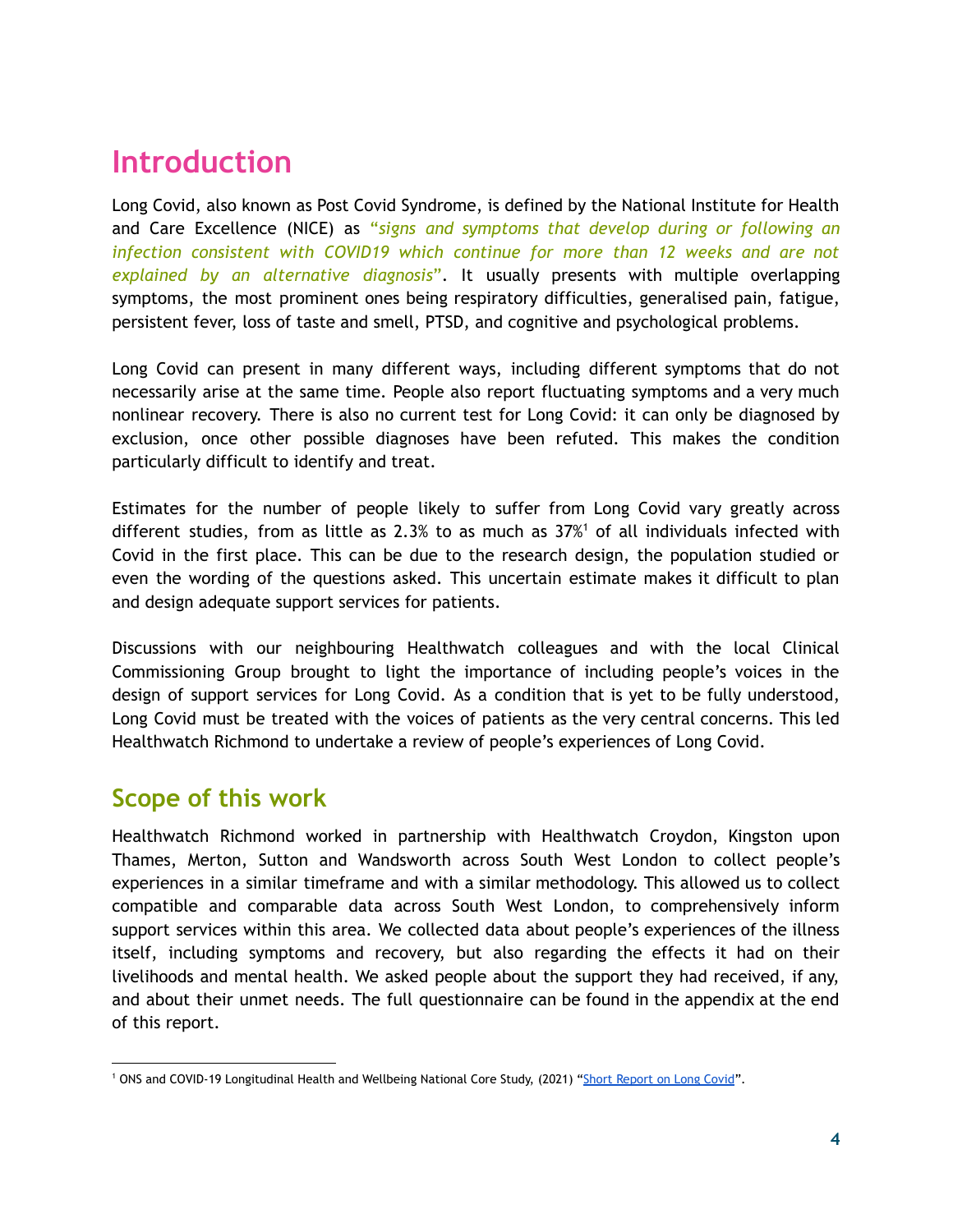### <span id="page-4-0"></span>**Methodology**

We collected data over July and August, via an online survey. We offered respondents the possibility to contact us by email, phone or post for a more personal interview, should they be more comfortable doing so. We received a total of 93 usable responses.

An online survey was chosen as a method of data collection, as the target group of people suffering from Long Covid is heterogeneous and cannot be accessed easily through one specific organisation. Choosing an online survey allowed us to publicise our project in a widespread manner which would reach a greater number of people.

The survey was built in concordance with input from the Kingston and Richmond Post-Covid steering group, and in concordance with Healthwatch across South West London. The latter agreed to each have a different survey, which would include a common spine of unchanged questions. This allowed each Healthwatch to integrate a more specialised focus to their own survey, while still collecting compatible and comparable data across the six boroughs.

In Richmond, we communicated the survey through multiple platforms, including our own newsletter and social media, and through partner organisations in the borough. The respiratory department at Kingston Hospital, which hosts a Long Covid service, kindly shared the survey to their patients; the South West London Clinical Commissioning Group (CCG) included a link to it on their webpage on Long Covid; Richmond Council published it in their newsletter. Many other organisations and charities throughout the borough were also kind enough to share our project and survey with their service users.

### <span id="page-4-1"></span>**Limitations**

Accessing our target group was a challenge, and we would have liked to have the opportunity to reach out to digitally excluded people more than we did. We made the decision to collect data online as it allowed us to reach people during a period of uncertainty and where few in person activities were running; we however urged our partner organisations to talk to their service users that may not use the internet and encourage them to contact us by phone instead. We also mentioned our work on Long Covid and the possibility to talk to us directly every time we did outreach events, including face-to-face.

Our demographics data (page 4) shows a rather homogenous pool of respondents, especially in terms of gender, financial status and ethnicity. We discuss below the fact that some of the fields hold potential for findings relating to Long Covid (gender, for example); others are likely showing the limitations of an online survey, such as English proficiency; finally, some are, to some extent, representative of the London borough of Richmond.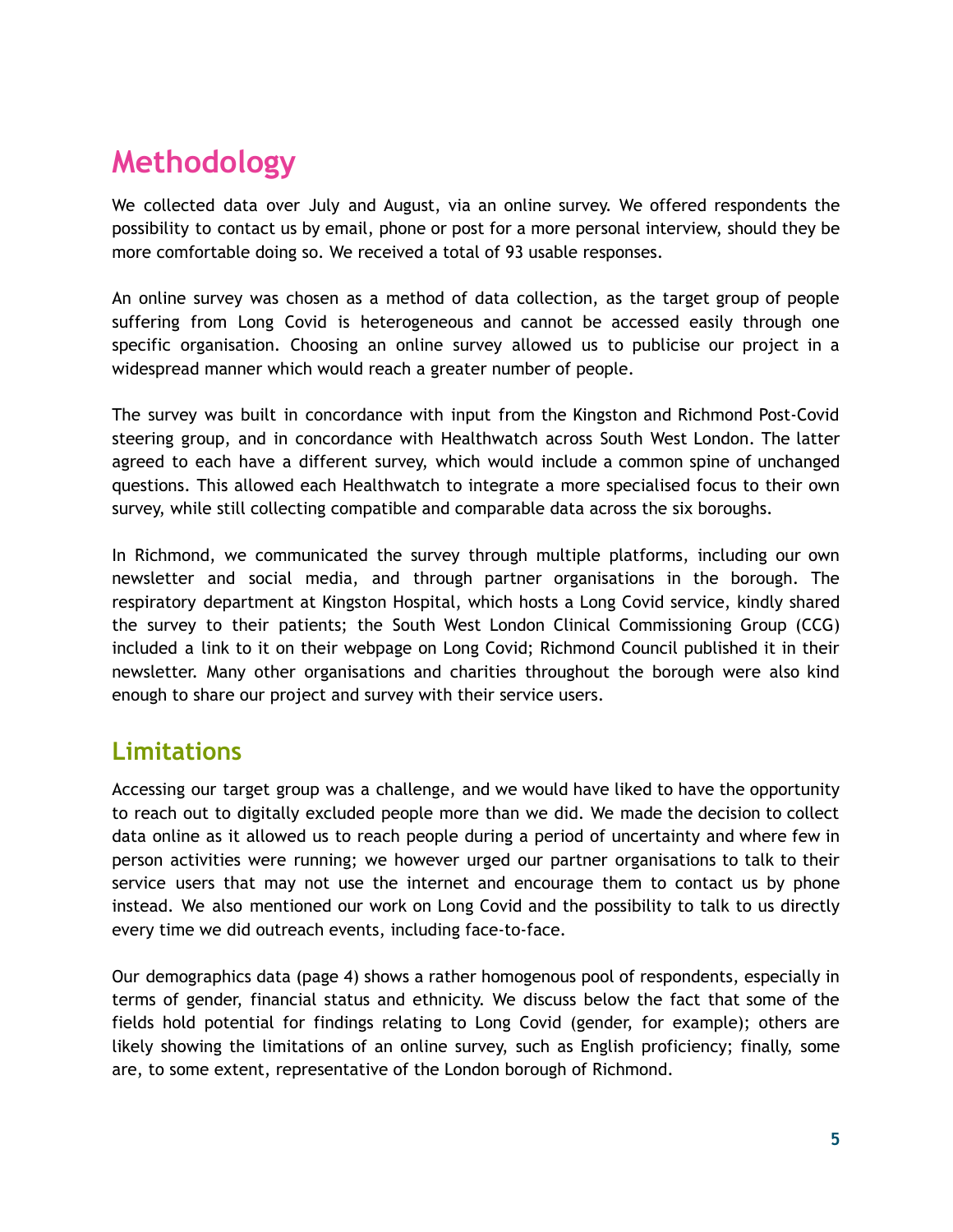### <span id="page-5-0"></span>**Demographics**

We received 93 responses for gender and age group, 92 for English proficiency and ethnicity, 91 for pre-existing conditions and 87 for financial status. 87% of the respondents are residents of Richmond; 10% are not residing in South West London, but we expect them to engage with our health economy (e.g. Hounslow or Surrey residents).

### **Gender divide**

We received considerably more responses from women (74) than men (19). While women are often overrepresented in survey responses about health, the difference is greater than would normally be expected. This is consistent with the findings of studies<sup>2</sup> that women were more likely to report symptoms of Long Covid. This could be due to women being more likely to suffer from Long Covid, being more likely to report symptoms, or more likely to have their livelihoods impacted by the illness. We do not have sufficient data to indicate which is more likely.



Age bracket



### **Age groups**

The majority of respondents are of working age. We did not receive any answer from minors, but did receive over 20% of answers from people above 65. While this can be a limitation of an online survey, it also seems consistent with the age groups of people likely to suffer more acutely from Covid-19 in the first instance (ONS data).

Pre-existing conditions

### **Pre-existing conditions**

Almost 40% of the respondents reported suffering from a pre-existing long term health condition, either regarding physical or mental health. This suggests that individuals with pre-existing conditions are more likely to suffer from Long Covid. It is however important to also note that many qualitative answers detailed the lives of previously healthy individuals now suffering from severe symptoms of Long Covid.



<sup>2</sup> H. Davis *et al* (2021). "Characterizing long COVID in an international cohort: 7 months of symptoms and their impact". Volume 38, Aug. 2021. [Accessible](https://www.thelancet.com/journals/eclinm/article/PIIS2589-5370(21)00299-6/fulltext#articleInformation) in open access.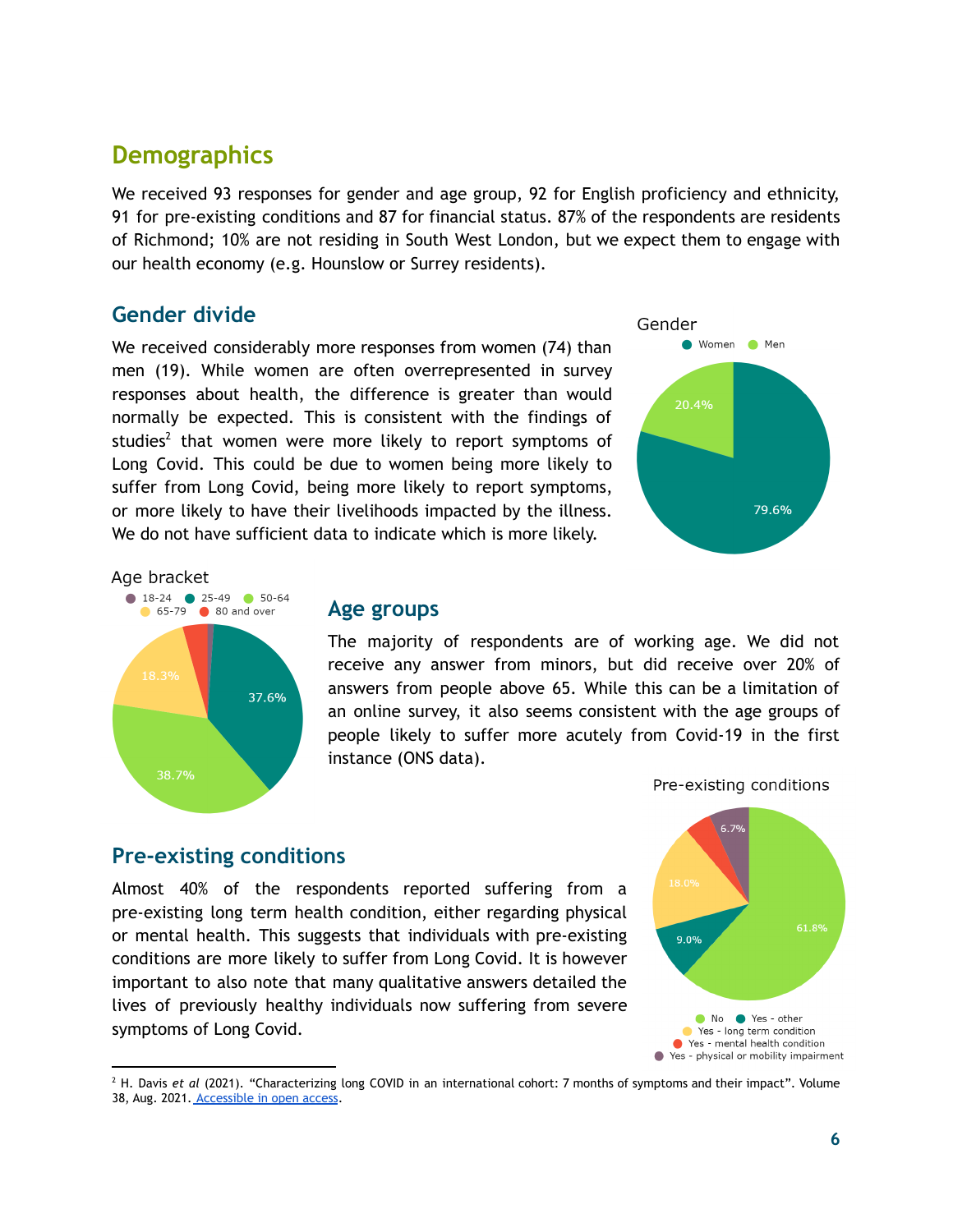

### **Ethnicity**

The responses we received are broadly reflective of the community of Richmond for people from White British (76.9% vs 71.4% population) and White other (18.7% vs 14.5% population) ethnicities. However, the numbers of respondents from other backgrounds are very small (4.4% vs 14% population). We strive to reach our wider population, and conducted significant outreach to minority community groups parallel to this work. This however did not yield significant numbers of responses. The data we collected does not allow us to speak about the experiences of people from non-White backgrounds. Further work to understand experiences of people from Black and Asian backgrounds, perhaps over a broader geographical area is necessary.

### **English proficiency**

The questionnaire left options for conversational, basic and no level of English, all of which were answered by none of the participants. This could be due to multiple reasons, such as people with a more limited English level would be less inclined to answer our survey, which included qualitative answers; they could also be less likely to identify as having Long Covid, or less likely to access support and therefore to answer the survey. We cannot make any assumptions based on the answers gathered here.



### **Financial status**

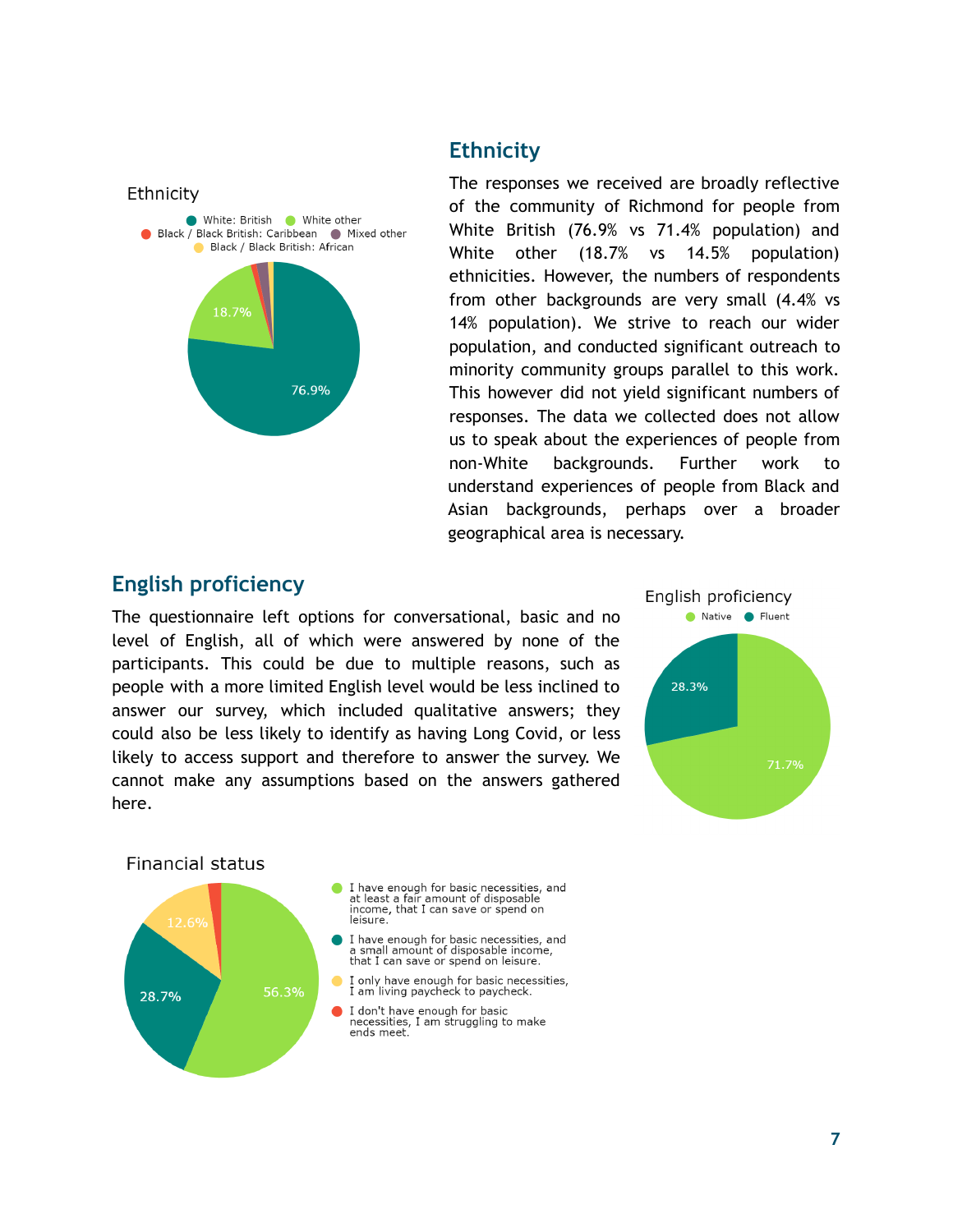### <span id="page-7-0"></span>**Key findings**

### <span id="page-7-1"></span>**Symptoms and recovery**

The survey included a grid question, with 12 symptoms for which respondents could indicate the severity. The options were "Never experienced/got better within twelve weeks", "Mild did not stop me doing anything", "Moderate - made it difficult to do something", and "Severe - made it difficult or impossible to do something". Out of 93 respondents, 7 people reported suffering from moderate to severe fever, which was significantly fewer than any other symptom. We therefore removed fever from the following analysis, for ease of reading. The other 11 symptoms were reported as follows:

|                       | Mild |     | Moderate<br>Severe |            | <b>Total</b>  |  |  |
|-----------------------|------|-----|--------------------|------------|---------------|--|--|
|                       |      |     |                    | Percentage | <b>Number</b> |  |  |
| <b>Breathlessness</b> | 19%  | 35% | 15%                | 69%        | 65            |  |  |
| <b>Fatigue</b>        | 13%  | 35% | 39%                | 87%        | 81            |  |  |
| Muscle pain           | 18%  | 27% | 16%                | 61%        | 57            |  |  |
| Anosmia               | 18%  | 18% | 12%                | 48%        | 45            |  |  |
| <b>Brain Fog</b>      | 24%  | 34% | 22%                | 80%        | 74            |  |  |
| Anxiety               | 24%  | 25% | 22%                | 71%        | 65            |  |  |
| <b>Heart</b>          | 20%  | 30% | 13%                | 63%        | 59            |  |  |
| Headache              | 23%  | 20% | 19%                | 62%        | 58            |  |  |
| <b>Insomnia</b>       | 19%  | 23% | 18%                | 60%        | 56            |  |  |
| Rashes/ Skin          | 28%  | 10% | 4%                 | 42%        | 39            |  |  |
| <b>Memory loss</b>    | 26%  | 17% | 17%                | 60%        | 56            |  |  |

The most reported symptoms are unsurprisingly fatigue (81 people), brain fog (74), breathlessness (65) and anxiety (65).

Respondents were also asked to provide any symptoms not listed in a free text box. The following were mentioned a number of times separately, in a follow-up qualitative answer:

- 11 dizziness, balance issues and weak legs
- 10 Gastrointestinal issues, diarrhoea and/or nausea
- 8 pins and needles (including head)
- 8 sore throat and coughing
- 7 tinnitus and hearing loss
- 6 blurred/double vision and/or watery eyes
- 3 mucus overproduction
- 2 hair loss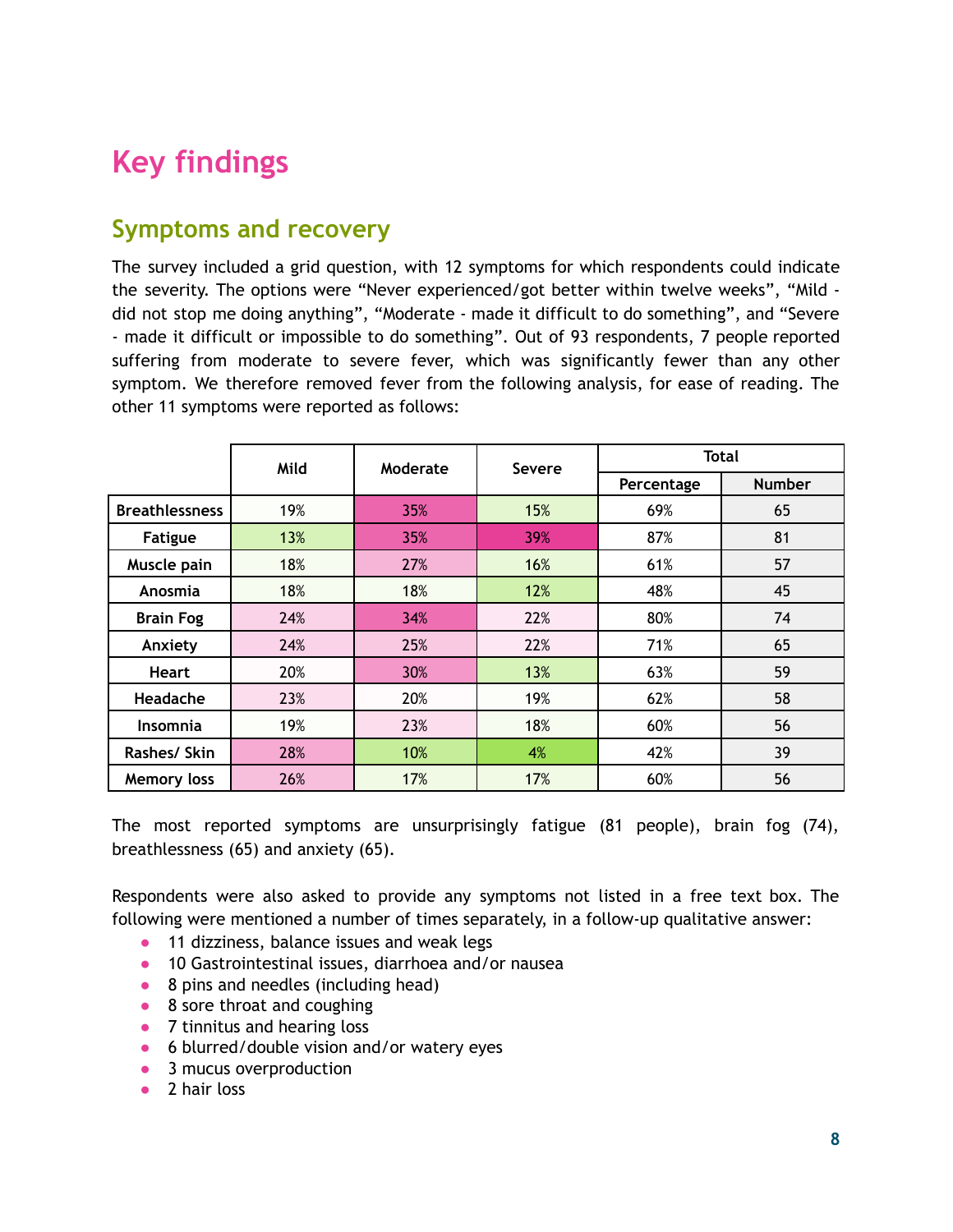We focused our analysis on moderate and severe symptoms, in order to best grasp the impact that symptoms have on people's lives. Most respondents reported multiple moderate to severe symptoms lasting for at least 12 weeks. We can read in the following table that 40 people reported suffering from moderate or severe muscle pain; 29 people suffering from muscle pain also reported suffering from memory loss. Similarly, 38 of the 47 people who reported suffering from breathlessness also reported suffering from brain fog.

| Moderate and<br>severe   | <b>Breath-</b><br><b>lessness</b> | <b>Fatigue</b> | Muscle<br>pain | Anosmia <sup>3</sup> | <b>Brain fog</b> | Anxiety | Heart <sup>4</sup> | Headache | Insomnia | Rashes<br>/skin <sup>5</sup> | Memory<br>loss |
|--------------------------|-----------------------------------|----------------|----------------|----------------------|------------------|---------|--------------------|----------|----------|------------------------------|----------------|
| Breathlessness           | 47                                | 42             | 33             | 15                   | 38               | 27      | 33                 | 25       | 29       | 10                           | 26             |
| Fatigue                  | 42                                | 69             | 38             | 23                   | 48               | 40      | 36                 | 36       | 36       | $\overline{12}$              | 29             |
| Muscle pain              | 33                                | 38             | 40             | 16                   | 31               | 28      | 24                 | 23       | 23       | 10                           | 29             |
| Anosmia <sup>2</sup>     | 15                                | 23             | 16             | 28                   | 19               | 17      | 13                 | 11       | 16       | 8                            | 12             |
| Brain fog                | 38                                | 48             | 31             | 19                   | 52               | 34      | 34                 | 31       | 32       | 12                           | 32             |
| Anxiety                  | 27                                | 40             | 28             | 17                   | 34               | 43      | 28                 | 25       | 26       | 9                            | 22             |
| Heart <sup>3</sup>       | 33                                | 36             | 24             | 13                   | 34               | 28      | 40                 | 25       | 23       | 10                           | 23             |
| Headache                 | 25                                | 36             | 23             | 11                   | 31               | 25      | 25                 | 37       | 24       | $\overline{7}$               | 20             |
| Insomnia                 | 29                                | 36             | 23             | 16                   | 32               | 26      | 23                 | 24       | 38       | 10                           | 21             |
| Rashes/skin <sup>4</sup> | 10                                | 12             | 10             | 8                    | 12               | 9       | 10                 |          | 10       | 13                           | 8              |
| <b>Memory loss</b>       | 26                                | 29             | 29             | 12                   | 32               | 22      | 23                 | 20       | 21       | 8                            | 33             |

The conditional formatting has been done by column, so that a darker colour shows the prevalence of a symptom or combination of two symptoms. As such, it is visible that a small proportion of people who experience fatigue or brain fog also experience rashes or symptoms related to the skin; however, since only 13 people reported suffering moderately to severely from rashes or skin symptoms, a large proportion of this group reported also suffering from fatigue or brain fog.

<sup>&</sup>lt;sup>3</sup> Was presented in the survey as "loss of smell/taste or appetite"

<sup>4</sup> Was presented in the survey as "Chest tightness and/or palpitations"

<sup>&</sup>lt;sup>5</sup> Was presented in the survey as "Rashes and/or other symptoms related to the skin"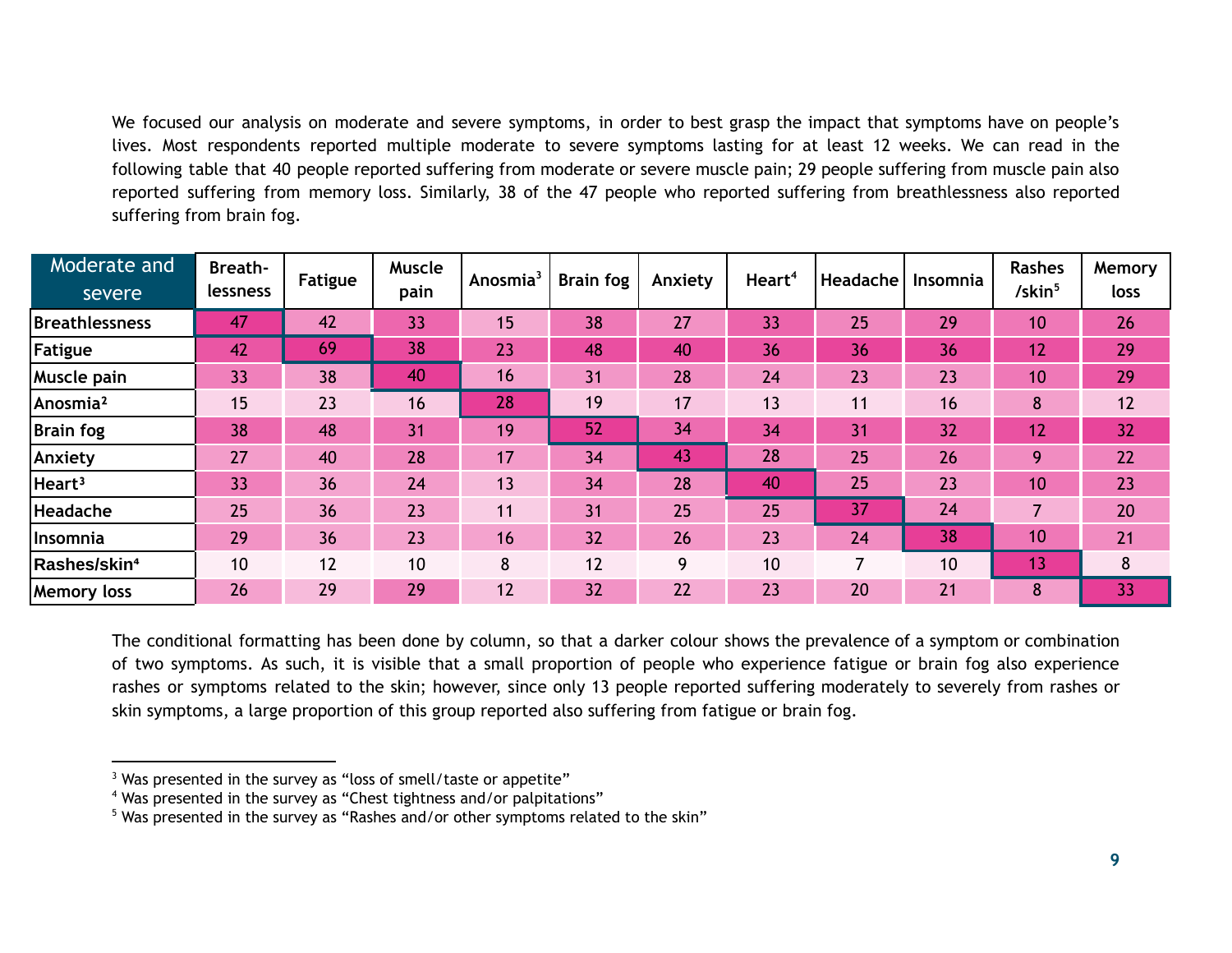| Moderate and<br>severe | <b>Breath-</b><br><b>lessness</b> | Fatigue | <b>Muscle</b><br>pain | Anosmia | <b>Brain fog</b> | Anxiety | <b>Heart</b> | Headache | Insomnia | <b>Rashes</b><br>/skin | Memory<br>loss | Averages |
|------------------------|-----------------------------------|---------|-----------------------|---------|------------------|---------|--------------|----------|----------|------------------------|----------------|----------|
| <b>Breathlessness</b>  | 100%                              | 61%     | 83%                   | 54%     | 73%              | 63%     | 83%          | 68%      | 76%      | 77%                    | 79%            | 73%      |
| Fatigue                | 89%                               | 100%    | 95%                   | 82%     | 92%              | 93%     | 90%          | 97%      | 95%      | 92%                    | 88%            | 92%      |
| <b>Muscle pain</b>     | 70%                               | 55%     | 100%                  | 57%     | 60%              | 65%     | 60%          | 62%      | 61%      | 77%                    | 88%            | 69%      |
| Anosmia                | 32%                               | 33%     | 40%                   | 100%    | 37%              | 40%     | 33%          | 30%      | 42%      | 62%                    | 36%            | 41%      |
| <b>Brain fog</b>       | 81%                               | 70%     | 78%                   | 68%     | 100%             | 79%     | 85%          | 84%      | 84%      | 92%                    | 97%            | 82%      |
| Anxiety                | 57%                               | 58%     | 70%                   | 61%     | 65%              | 100%    | 70%          | 68%      | 68%      | 69%                    | 67%            | 67%      |
| <b>Heart</b>           | 70%                               | 52%     | 60%                   | 46%     | 65%              | 65%     | 100%         | 68%      | 61%      | 77%                    | 70%            | 64%      |
| Headache               | 53%                               | 52%     | 58%                   | 39%     | 60%              | 58%     | 63%          | 100%     | 63%      | 54%                    | 61%            | 57%      |
| <b>Insomnia</b>        | 62%                               | 52%     | 58%                   | 57%     | 62%              | 60%     | 58%          | 65%      | 100%     | 77%                    | 64%            | 62%      |
| Rashes/skin            | 21%                               | 17%     | 25%                   | 29%     | 23%              | 21%     | 25%          | 19%      | 26%      | 100%                   | 24%            | 25%      |
| <b>Memory loss</b>     | 55%                               | 42%     | 73%                   | 43%     | 62%              | 51%     | 58%          | 54%      | 55%      | 62%                    | 100%           | 54%      |
| Averages               | 55%                               | 46%     | 60%                   | 50%     | 55%              | 55%     | 58%          | 57%      | 59%      | 69%                    | 62%            |          |

The same numbers can be translated into percentages for each column, as observed here:

48 people that suffer from fatigue also reported suffering from brain fog; this translates to 92% of people suffering from brain fog also suffering from fatigue, and 70% of people suffering from fatigue also suffering from brain fog, as seen in the second table. Interestingly, on average, only 46% of people experiencing fatigue also experienced any other given symptom; conversely, on average 92% of people who experienced any other given symptom also experienced fatigue. This indicates that fatigue is a central part of Long Covid. It is unsurprising, as 74% of the total number of respondents indicated suffering from moderate to severe fatigue.

We could not identify any specific clusters of symptoms, only predominant as opposed to less common ones: it did not appear as though people were experiencing either one specific group of symptoms or another. This highlights the uniqueness of Long Covid, the many forms it can take, and exacerbates the difficulty to identify it. Further research on symptom clusters, with additional data, would be useful.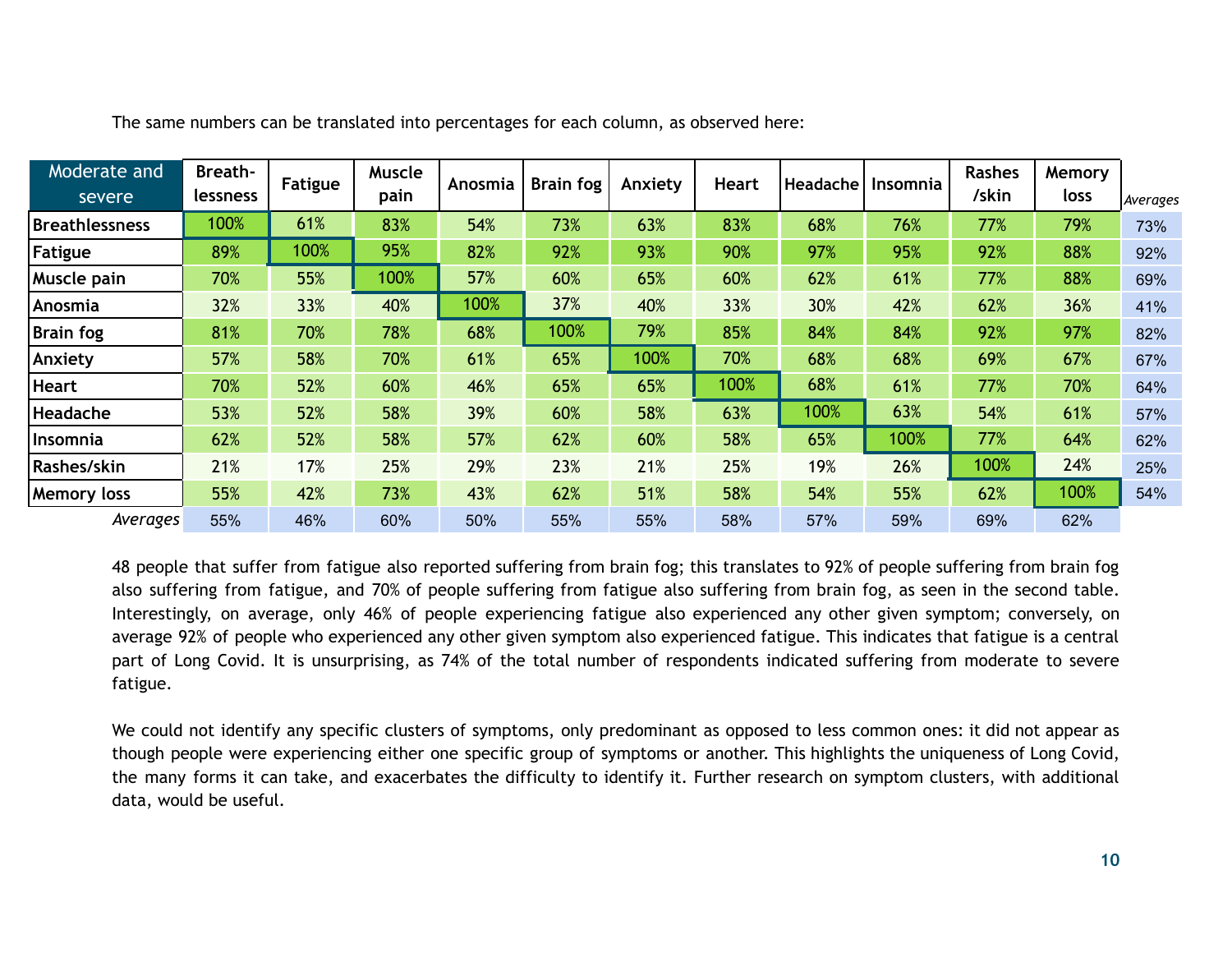### <span id="page-10-0"></span>**Symptom fluctuations**

One reported characteristic of Long Covid is the fluctuation of symptoms and **nonlinear recovery.** With this in mind, we asked people how their symptoms were evolving over time. We included a grid question, with the same 12 symptoms as above (reported here also without fever), and the possibility for each to choose "Never experienced/got better within 12 weeks", "Fluctuating", "Improving", "Worsening", "No change" and "Unsure". Removing "Never experienced", "Unsure" and the blank answers, we find the following data:

|                       | <b>Fluctuating</b> | Improving | No change | Worsening | totals(n) |
|-----------------------|--------------------|-----------|-----------|-----------|-----------|
| <b>Breathlessness</b> | 42%                | 33%       | 20%       | 5%        | 60        |
| <b>Fatigue</b>        | 44%                | 32%       | 21%       | 3%        | 75        |
| Muscle pain           | 24%                | 40%       | 26%       | 10%       | 50        |
| Anosmia               | 23%                | 53%       | 23%       | 3%        | 40        |
| <b>Brain Fog</b>      | 38%                | 38%       | 18%       | 6%        | 68        |
| Anxiety               | 34%                | 38%       | 15%       | 13%       | 61        |
| <b>Heart</b>          | 45%                | 35%       | 15%       | 5%        | 55        |
| Headache              | 39%                | 41%       | 8%        | 12%       | 51        |
| Insomnia              | 39%                | 25%       | 24%       | 12%       | 51        |
| <b>Skin</b>           | 26%                | 41%       | 26%       | 6%        | 34        |
| <b>Memory loss</b>    | 37%                | 37%       | 17%       | 9%        | 54        |

Reassuringly, few people reported worsening symptoms. On average, 39% of respondents indicate that their symptoms have been improving, 35% that they have been fluctuating, 19% that they have remained the same, and 7% that they have been worsening.

We asked for further details about symptoms fluctuations, so that people could give us a more qualitative description of their situation. Many people told us that their symptoms were fluctuating, sometimes **unpredictably**.

*"It was an extremely slow journey but one I felt I was winning until about three weeks ago when I had a relapse. Heart rate has started to get higher on just walking and fatigue has been worse."*

*-- "Symptoms have been fluctuating and I can't identify an underlying pattern."*

**Post-exertional malaise** (symptoms exacerbated by exertion) is a recurring theme within the qualitative answers that we collected. 22 people told us that exercise was difficult or impossible, or that attempting it often leads to relapses in symptoms. Many explained that exercising a little beyond their comfort could lead to multiple days of being bed bound.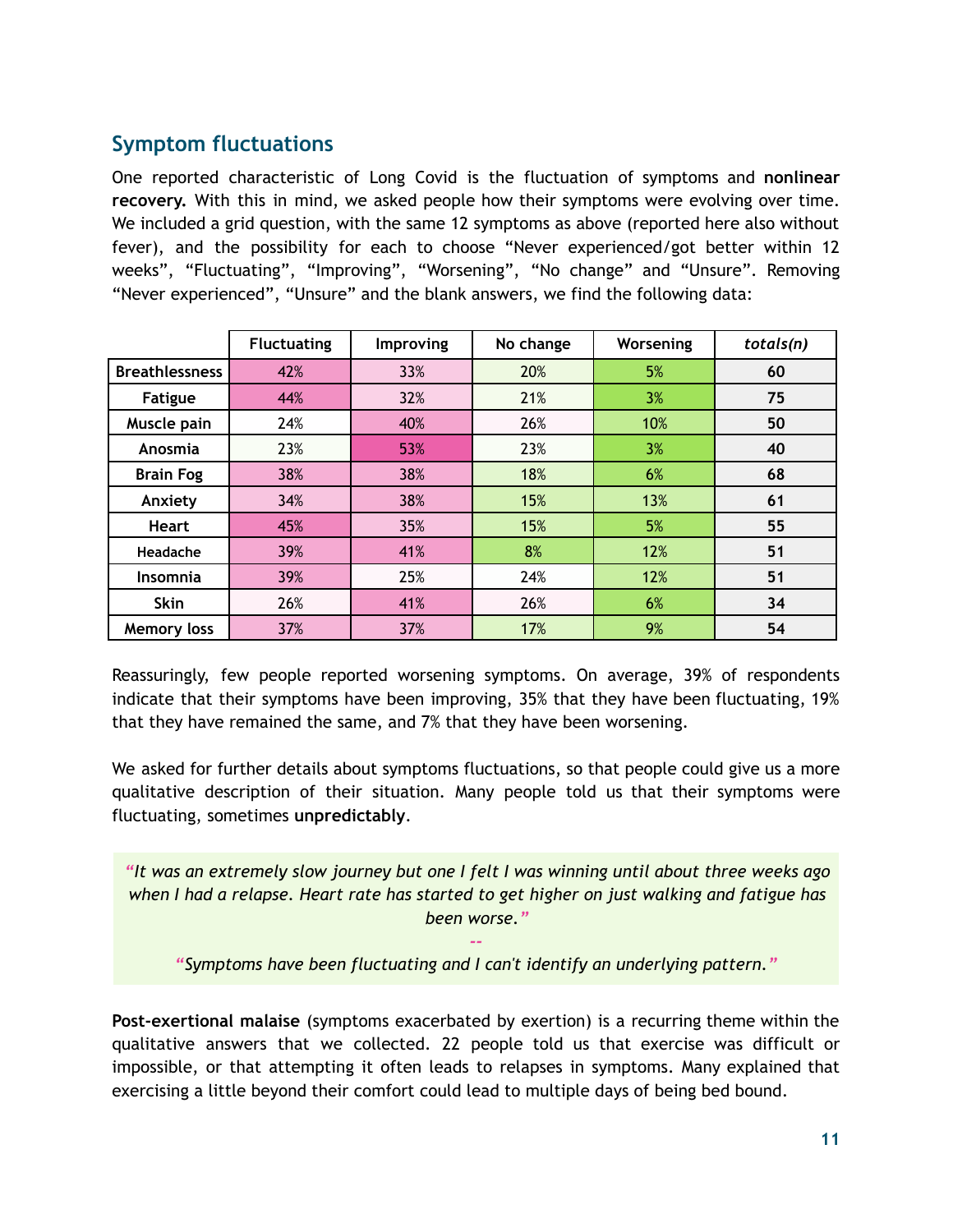"I can't exercise and if I e.g. go for a 30 minute walk I typically can write off a whole day 2 *to 3 days later."*

*--*

"I am unable to do any exercise as I end up having pain later and all my symptoms get *worse if I do too much."*

"I have had 3 relapses in 10 months and it seems to be [brought] on by pushing myself too *hard physically and by stress."*

*--*

Many people told us that they had noticed the importance of **pacing**, of adapting their lifestyles to require less energy in order to avoid relapses.

*"I don't know if my symptoms have changed that much but I am learning to manage them* better. I use pacing to try to only 'spend' the limited energy that I have - to do 75% of what I think I can do - the minute I do too much I get a crashing headache and have to go to bed. *I have modified my life in many ways. I have to take regular breaks throughout the day - I can't do my usual exercise schedule - nothing cardio - I walk slowly and a limited distance social events are often a complete no-starter. I've reduced my work hours as the cognitive load is possibly greater than the physical load and screen time is really [wearing]. I can't* read books - just 10 mins at a time is all I can do without a headache. I can shop for a short *while but have to plan it all in advance so I can sit and rest."*

A total of 10 people mentioned observing changes in their condition following the administration of the Covid **vaccine**, but no common trend emerged: 5 people felt their condition worsened, 5 felt it improved. We did not receive enough details to know whether there was a distinction to be made between the different vaccines.

*"I felt I was really recovering but both Pfizer vaccinations set me back" --*

*"tons improved a little after 2nd jab"*

The fluctuations and cycles of Long Covid are inherent to the illness, and part of what makes it difficult to live with (see later sections). Learning to pace and recognise patterns is a significant challenge for patients.

### <span id="page-11-0"></span>**Recovery over time**

Encouragingly, a number of people reported noticing some improvement in their condition, albeit slow and irregular.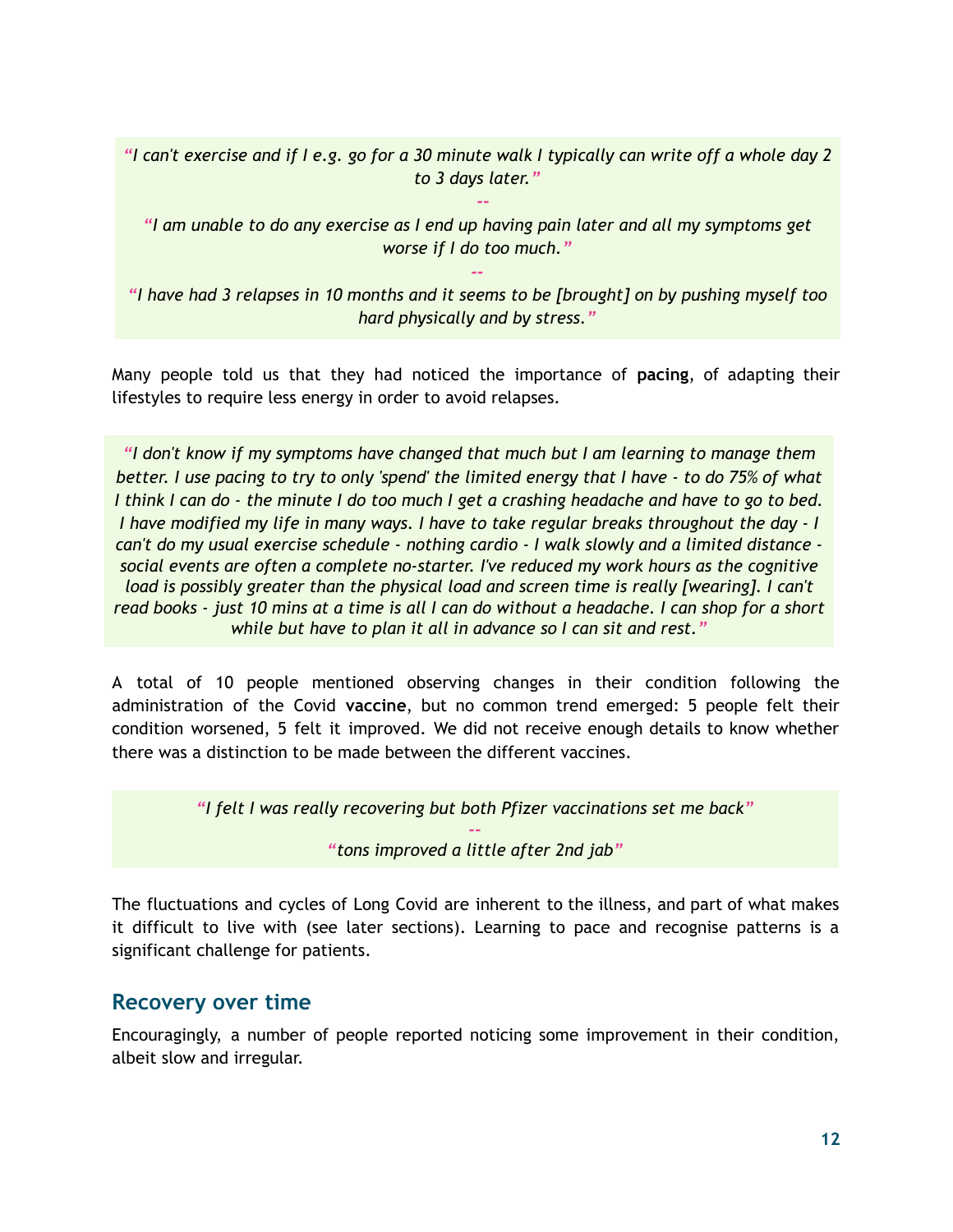*"Relapses are shorter - about 2 days rather than months"*

*-- "Fatigue is the lasting symptom, and is very slowly improving." --*

*"I've kept a graph to chart my bad medium and good days and over a six/seven month period I've seen a gradual improvement with steadily increasing numbers of good days with decreasing numbers of bad days in between"*

To observe if there was significant improvement over time, we divided our respondents into two groups. The first group included people who first got ill in the first half of 2020, up until July (50 people); the second group included people who first got ill afterward, from August 2020 to March 2021 (40 people). These dates emerged as clear waves of Long Covid onset from the data and is an approximation of the waves of Covid observed in the UK. 3 people had not provided an answer to this question and were therefore not included.



As shown in the above graph, we can observe that people who first got ill in the first half of 2020 show a greater tendency toward improvement than people who got ill later on. This can be due to different factors, such as a different variant of Covid or a non-representative group studied; it seems however likely, considering our qualitative answers, that people are more likely to get better after some time has passed. This is encouraging to see, especially for people who told us they were feeling anxious and fearing that they would not get better.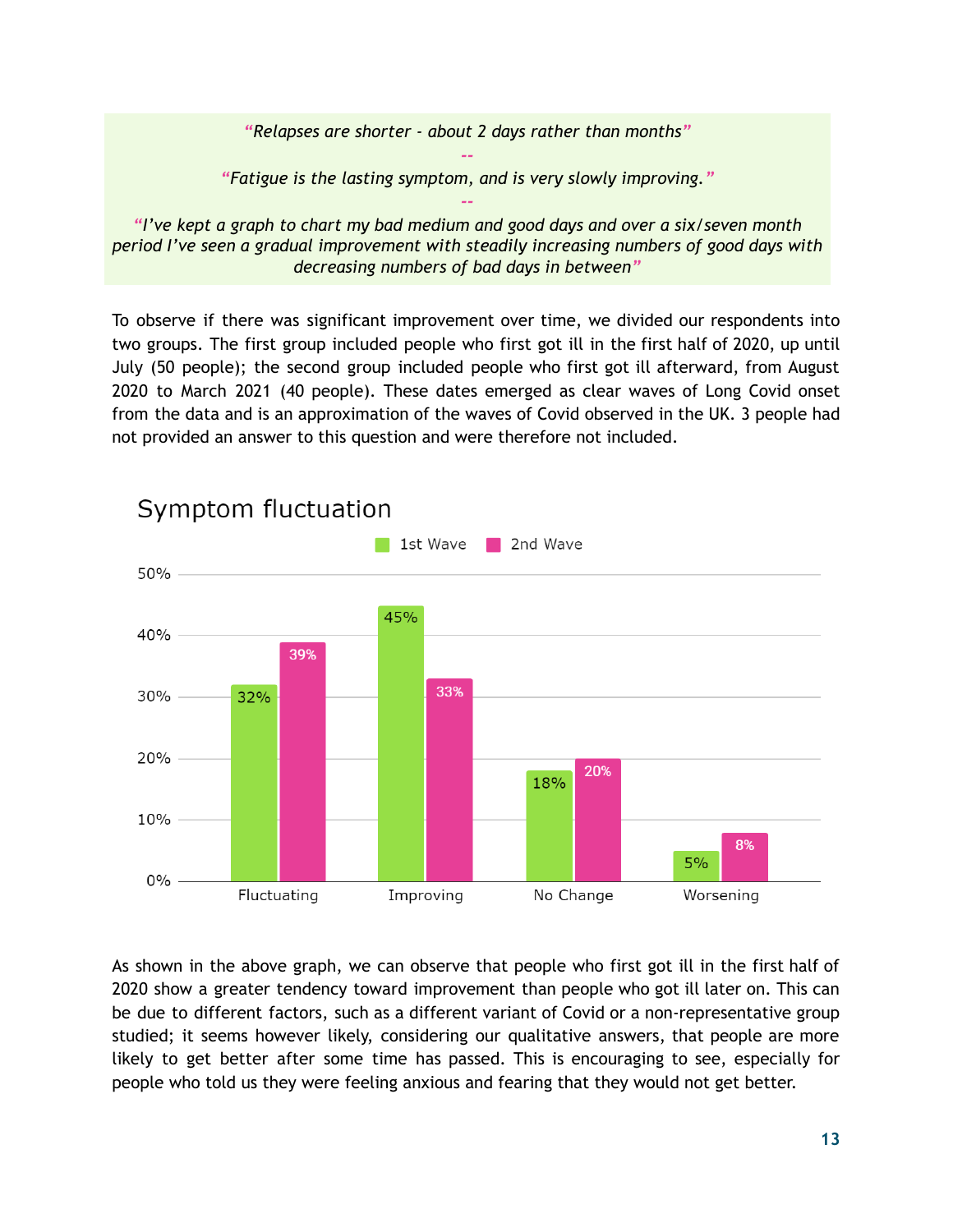### <span id="page-13-0"></span>**Living with Long Covid**

### <span id="page-13-1"></span>**Impact on life**

90 people provided information about the impact of Long Covid on their lives. Of those 90, only two people answered that Long Covid had no significant impact on their life. This means that at least 93.6% of people have some significant impact on their lives. From what people have told us, we noted that the main areas of concern are people's livelihoods, their ability to fulfil caring duties, their relationships and social lives, and their ability to complete non-urgent tasks.

### **Strain on livelihoods**

26 people told us that they had to work more flexibly or work fewer hours, which at times put a significant strain on their finances. One person told us they had to move back in with their family. 3 other people told us that their suffering from Long Covid cost them their employment.

*"I have had to reduce my work and it makes day to day life a struggle"*

*-- "I lost my job." --*

"Unable to work at all for 10 mths. Lost a new job I had secured before becoming ill. [...] *Unable to parent my children at all for 5 mths. [...] My partner has been my carer. Have not seen friends for 14 months as unable to socialise. Was depressed and highly anxious for 3 mths.[...] I was a hard working career woman and active involved Mum to two children. It is not only my quality of life affected but my whole family's - children and partner."*

*"I am unable to work at the moment and now the Universal Credit people are hounding me and treating me like some kind of criminal. I deeply resent this and it makes me horribly anxious and depressed"*

*--*

*" If I can't keep the pace up at work and lose my job, (work have been extremely understanding so far), how will I be able to support my family? The worry isn't helping the symptoms."*

*--*

The impact of Long Covid on people's livelihoods is clear: for so many, carrying on as usual with work and the rest of their lives is unthinkable. As can be read above, people's stories are complex, and Long Covid has an effect far beyond the physical health of one patient.

### **Caring and social duties**

10 people told us that suffering from Long Covid impeded their ability to care for their loved ones, often their children. In many cases they had to transition from carer to being cared for.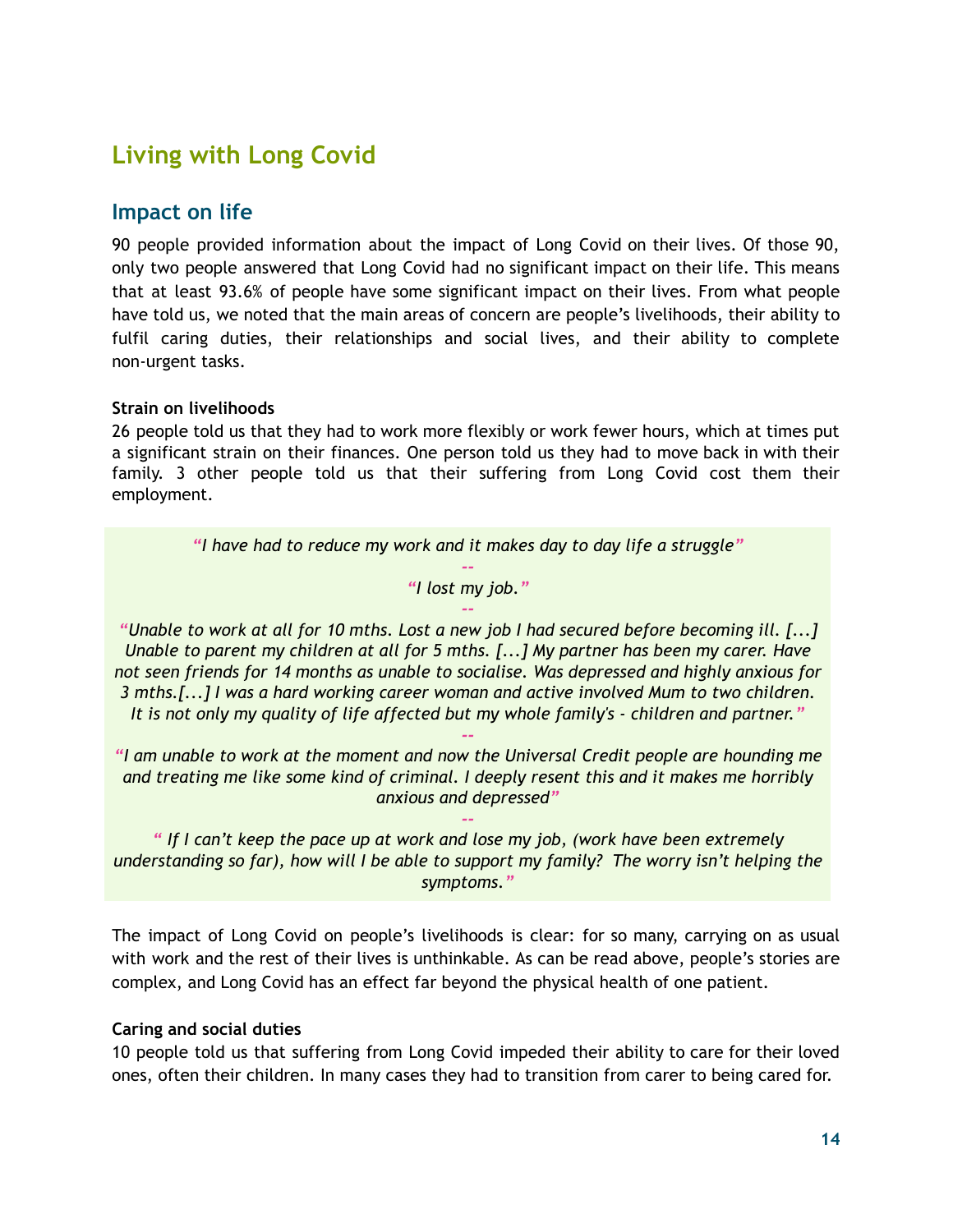*"I have 3 young children so just keeping up with their needs takes everything out of me"*

*--* "I now need a lot more support than I used to. Before I had a carer come in once a day and I would get by. Now I need a carer 3 times a day and a housekeeper once a week. My son *comes to visit every other evening and my daughter occasionally. I can't even go to the bathroom on my own, it's that bad. I used to care for my wife and do everything for her, the cleaning, shopping cooking. Now I can't and she's in a care home that I can hardly visit.* I don't think she knows me anymore. She can't do any of the things she used to like. I can *just about afford private carers and I get by but it's difficult."*

These narratives show difficult stories, often with an implicit feeling of guilt for no longer being able to provide care and having to rely on loved ones to get by.

### **Strain on friendships and relationships**

15 people told us their social life decreased or disappeared due to their condition. 8 people told us their relationships with their partner or close family suffered as a result of Long Covid.

*"My husband also has long Covid. This has put a strain on our relationship and we have both been to therapists to help with the stress and anxiety."*

*--*

*"There's isolation [...] as you can't socialise in the way you did before. People think you look 'normal ' so you must be well. My husband & I have no proper time [...] together. We miss our relationship as it was."*

People tell us that they can't simply go out anymore, either out of anxiety or physical inability to cope with the strain. They tell us that the illness takes a toll, not just on their physical health, but also on the elements of their lives that would bring them joy.

### **Inability to complete small tasks**

People reported having much less energy, being in pain and unable to exercise. Tasks therefore require more effort, and with a significant need for pacing, anything other than strictly necessary tasks is scrapped.

*"[it] had a significant impact on my quality of life, being both unable to work, socialise or carry out most daily tasks including childcare"*

*--*

*"Things like cleaning out cupboards, searching for a new sofa, fixing a broken piece of jewelry - nothing major but the sorts of things I might find time for at the weekend often go by the board."*

*-- "I have only just returned to work on much reduced hours, I have lost all my confidence*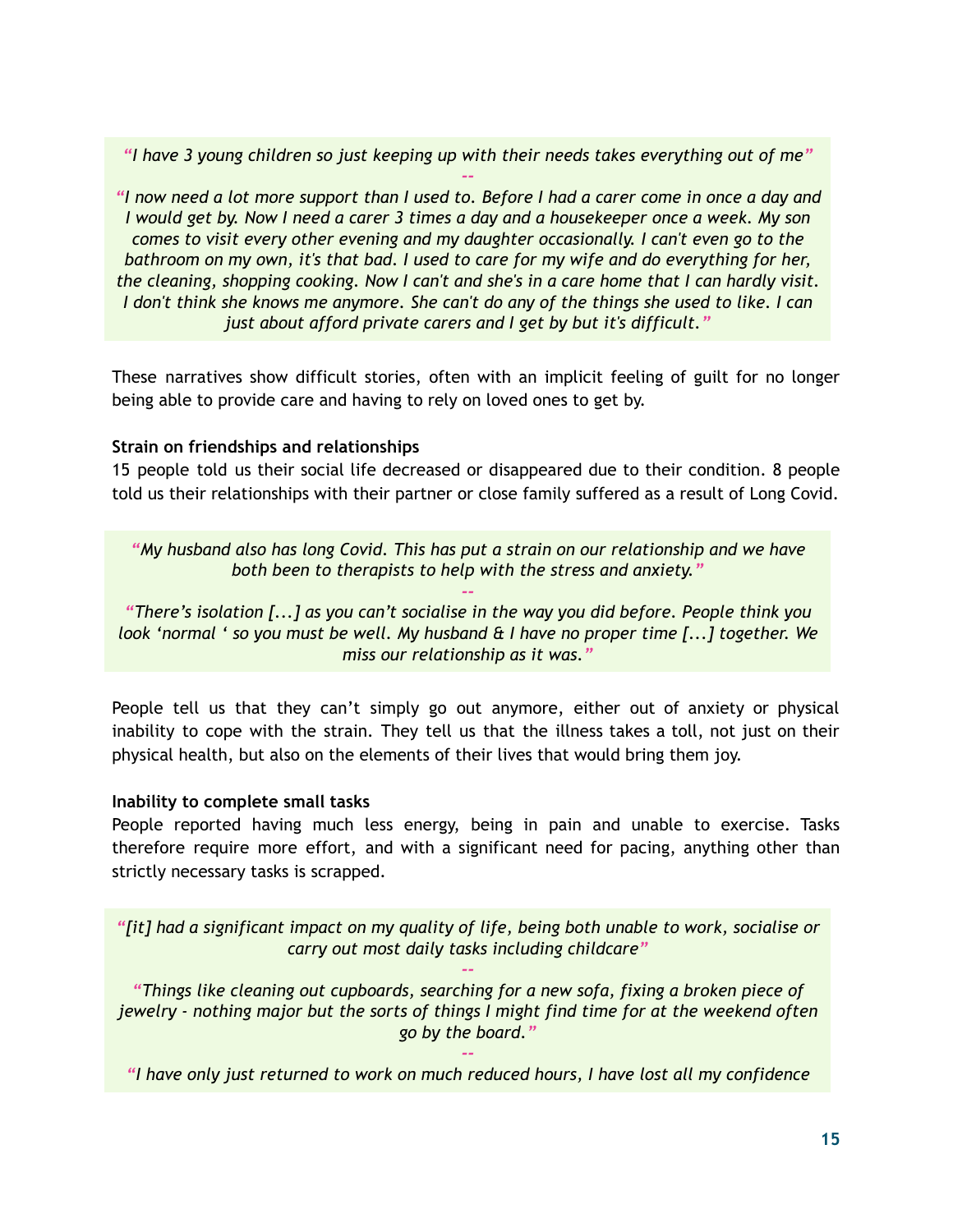*and social skills and afraid to go out, I never suffered with anxiety or depression but have now been having panic attacks too all due to this awful disease. My Husband and daughter* had to help wash my hair as I couldn't lift my arms up due to the pain and [swelling] in my *joints"*

Long Covid can affect lives in more ways than one, and creates situations that go beyond physical health issues for people living with it. Financial and social strain are very common themes among our responses, with terribly saddening stories at the heart of it.

### <span id="page-15-0"></span>**Impact on mental health**

73 people described a negative impact of Long Covid on their mental health, 14 reported no effect and 6 people did not answer the question. This means that at least **78% of respondents** had some impact of Long Covid on their mental health.

*"It is very wearing spending the days feeling 50% ok. I'm managing fine and I have good friends who help but I don't know how long I can carry on in this way without some effect. Worse is the uncertainty that things may not improve or that in fact I have some other illness causing the symptoms."*

*--*

*"to live with a new illness with almost zero medical understanding and no route back to health or normality - I do not believe anyone can be 8 months in and not have found this* mentally very challenging. I miss the person I used to be and the life I used to have. I do *not know when I will get better or what treatment will ever be offered to help me. Will I ever be 'normal' or well again?"*

**Anxiety, depression and general low mood** were the most common symptoms reported, with 22.6% of respondents saying they were suffering from anxiety, 19.3% suffering from depression or feeling depressed, and 17% suffering from low mood. A further 8 people also told us that they were easily irritable, grumpy and frustrated, possibly due to the fatigue and lack of energy. Some people also experienced **severe mental health issues**, to the point of self-harm and suicidal thoughts.

*"I have become more anxious and my body overreacts to situations that I would normally have been calm about. The inability to do much especially in previous months made me feel low at times. [...]I have been seeing a therapist for months to provide support."*

*-- "Regular bouts of anxiety and depression - including suicidal thoughts." --*

*"I do not currently get enjoyment from social settings as I once did and actually feel so boring that other people will not want to be around me."*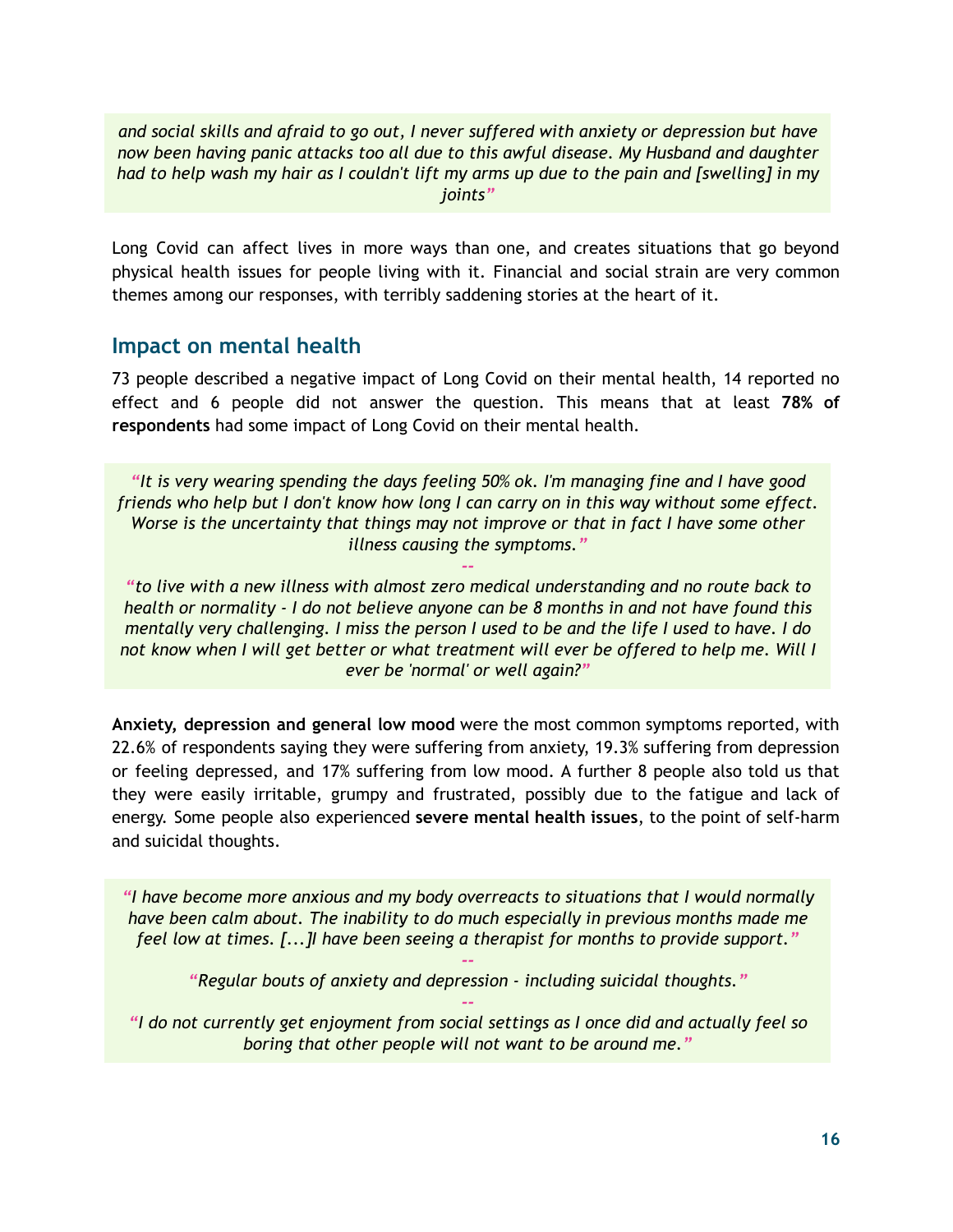People told us that their mental health often degraded in concordance with physical relapses, and that it sometimes **felt like a neurological or hormonal symptom** of Long Covid, on top of the generalised worry about the impact of Long Covid on their lives and an uncertain improvement.

*"When I'm in a covid relapse I feel there is a biological cause [to] the mood impacts I experience. They completely disappear when I'm not in a relapse. Sometimes I also experience a few days of elevated mood following a relapse."*

*"Very anxious initially - felt part of the illness. Also became depressed for a while- also felt part of the illness eg low serotonin. My mental health has improved as I became physically better. I now feel low in mood sometimes but pay attention to this and work psychologically to manage it."*

*--*

Mental health is an important aspect of Long Covid. Anxiety especially appears to be not just a consequence of lost function or quality of life but also a symptom of the illness. Damaged livelihoods make it even more difficult for people to remain mentally healthy. Many people expressed a great need for support for mental health as well as for their physical symptoms.

### <span id="page-16-0"></span>**Support and access**

Of our 93 respondents, only 33 told us they had accessed some level of support, 7 were not sure and 53 had not accessed any support. It is important to note that this research took place during a period of high demand on NHS Services and early in the development of Long Covid support. We hope the findings of this work will lead to improved support for people living with Long Covid.

### <span id="page-16-1"></span>**Diagnosis and access**

We asked our respondents whether they had received a formal diagnosis of Covid-19 in the first place, and of Long Covid. Most people have received a Covid-19 diagnosis but not a Long Covid one, although not by a large margin. It should be noted that 17 people did not know whether they had actually received a Long Covid diagnosis. This comes mostly from patients discussing the issue with their GP but not receiving a formal diagnosis. This makes it especially important to then know whether obtaining a diagnosis has an effect on people's ability to access support.







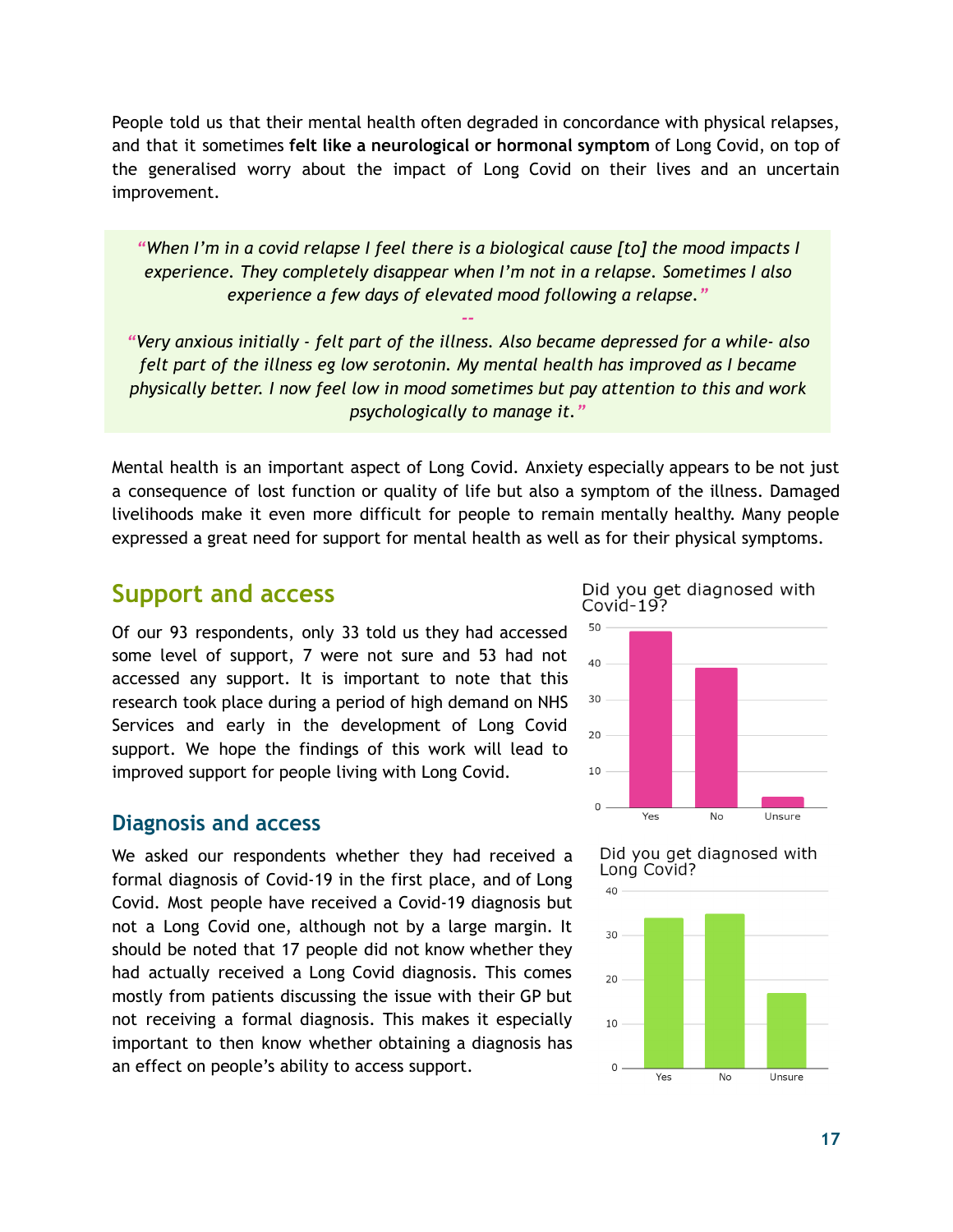Getting a Covid diagnosis in the first place seems to have a limited effect on whether people accessed support:

|                |        |     | Did you get diagnosed with Covid-19 (When you<br>first got ill)? |        |     |    |
|----------------|--------|-----|------------------------------------------------------------------|--------|-----|----|
|                |        | Yes | No                                                               | Unsure | N/A |    |
| Did you        | Yes    | 19  | 12                                                               |        |     | 33 |
| receive<br>any | No     | 27  | 24                                                               |        | 0   | 53 |
| support?       | Unsure | 3   | 3                                                                | 0      |     |    |
|                | totals | 49  | 39                                                               | 3      | 2   | 93 |

Unsurprisingly, getting a Long Covid diagnosis does seem to have a much larger effect on whether people access support: of the 34 who *did* get a Long Covid diagnosis, 23 accessed support, 10 didn't and 1 was unsure whether that had received support or not for Long Covid. Of the 35 people who did *not* get a diagnosis for Long Covid, only 4 accessed support, 29 didn't and 2 were unsure whether or not the support that they received was related to their Long Covid.

|                            |               | Did you get diagnosed with Long Covid? |                |        |                |        |
|----------------------------|---------------|----------------------------------------|----------------|--------|----------------|--------|
|                            |               | Yes                                    | No             | Unsure | N/A            | totals |
| Did you                    | Yes           | 23                                     | $\overline{4}$ | 5      | $\overline{2}$ | 33     |
| receive<br>any<br>support? | No            | 10                                     | 29             | 10     | 4              | 53     |
|                            | <b>Unsure</b> |                                        | 2              |        |                |        |
|                            | totals        | 34                                     | 35             | 17     |                | 93     |

When people got sick seems to have no bearing on whether or not they received support: 56% of people who got ill in the "first wave" did not get support, as opposed to 58% for people who got ill in the "second wave". Similarly, 36% of people who got ill in the "first wave" did receive support, versus 35% for the "second wave".

If getting a diagnosis has an effect on people's ability to access support, and most people are unable to obtain a diagnosis, there is a risk that **a significant number of people will be**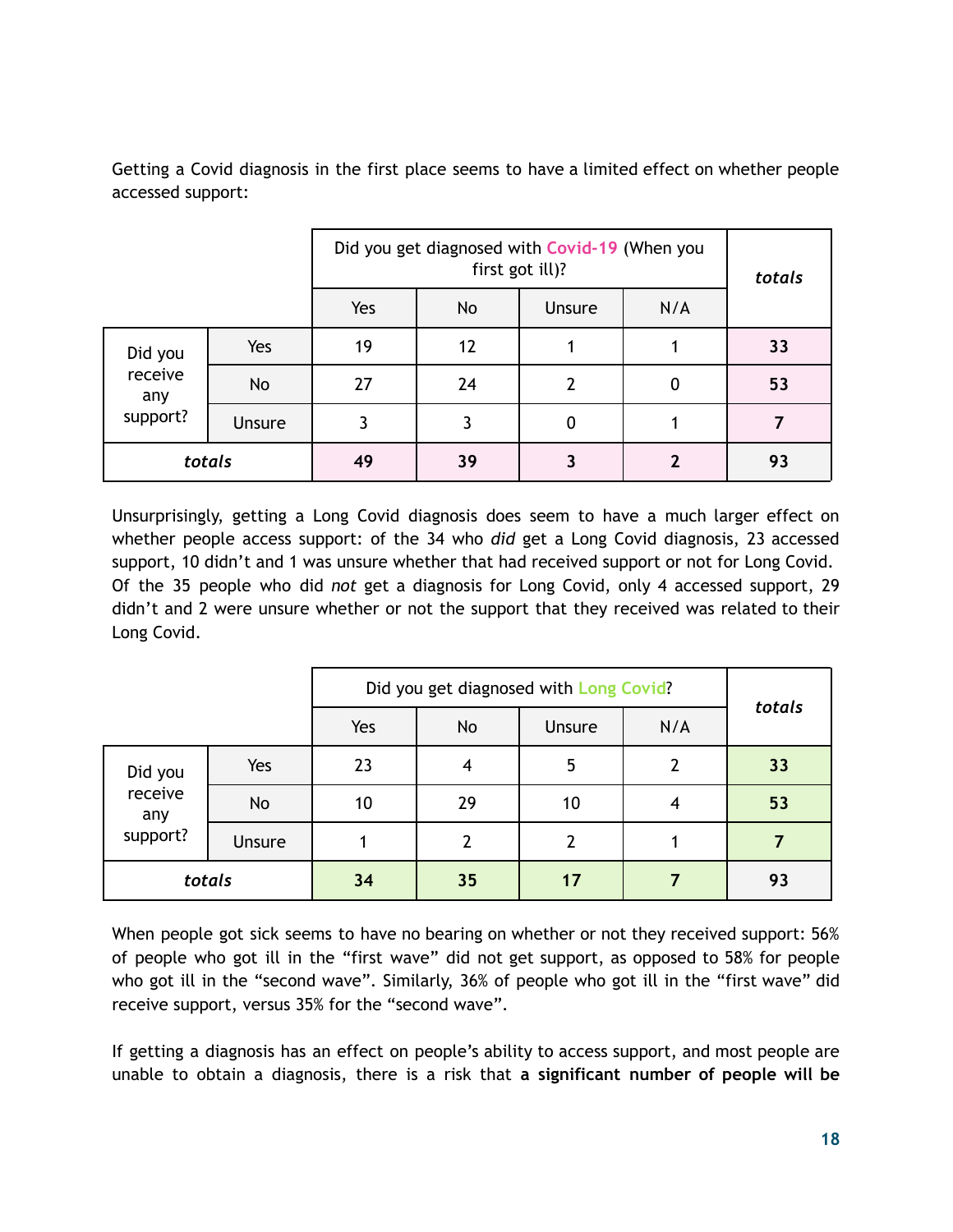**excluded from support**. This is consistent with multiple respondents' statements that people **did not feel believed** by healthcare professionals.

*"Completely insufficient from the GP and NHS. Medical testing was needed from the start and more belief in my self report about my symptoms and the severity of them. I did not feel believed."*

*--*

*"Not being believed by some medics who seem to arrogantly think that if they don't understand something that means it doesn't exist, was & still can be incredibly difficult. Not having a GP that could spare the time to listen even if they didn't have the solutions. Being told it was anxiety rather than tachycardia triggered by a virus actually made me anxious & angry! Being told it was mind over matter when I couldn't walk out of my own house without ending up in bed for the next few days."*

*-- "You feel alone and that there is no help. Even a diagnosis would mean that you felt like there was a reason to the way you were feeling."*

Similarly, many people **did not feel like they could reach out to their GP**, because they were aware of the pressures that the NHS was under and because they felt that either their needs were not sufficiently urgent or that practices would not see them due to the other demands on their time.

*"I would have seen the GP months and months earlier but with the 2nd wave I thought that I should probably manage myself and leave the GP appointments for those who were more acutely unwell. I needed help but not being able to exercise didn't feel as important as people who might have been sicker."*

*"I realise that the NHS have been overwhelmed and Long Covid is a new illness but think I would have benefited from more support from the NHS earlier on. Social media has been my biggest support and I have been proactive in finding out as much as I can about it in order to support myself"*

*--*

*"I dread phoning my GP as during the whole pandemic, I found the reception staff aggressive and unhelpful. Other locals have said the same thing"*

*--*

*--* "Only just got in contact with doctor as they are busy and did not feel it was urgent"

### <span id="page-18-0"></span>**Diagnosis, Access and Gender**

The below figures must be interpreted with caution, as we received only 19 answers from men, against 74 answers from women. It is possible that men are likely to identify as having Long Covid only if they received a diagnosis, and would therefore less likely to fill in the survey if they hadn't. It is also possible that different gender roles mean that more women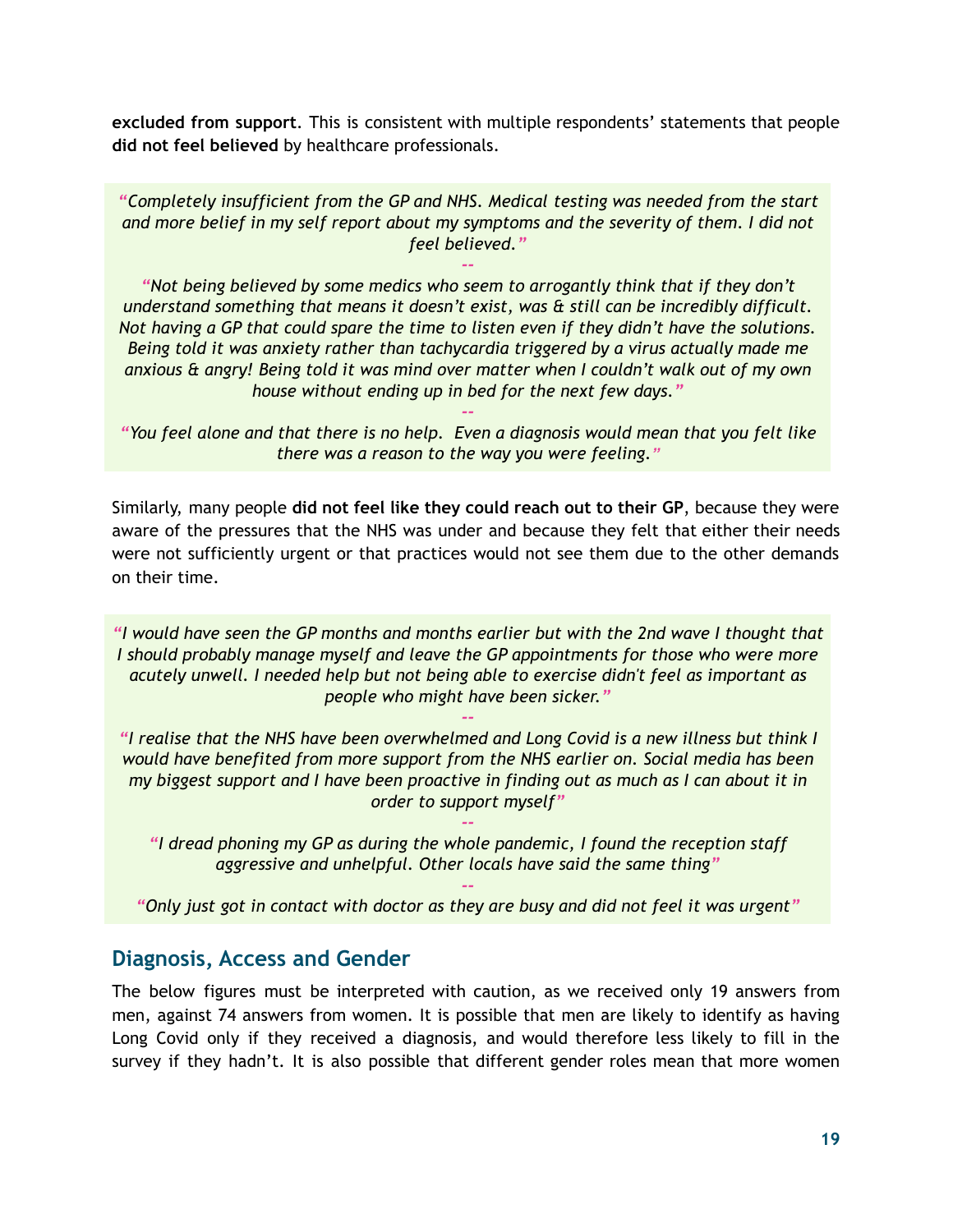are affected by Long Covid than men in their daily life and are therefore more motivated to report it.

Our data shows a stark **gender divide** in access to a diagnosis. 74% of the men who answered the survey received a diagnosis against 27% of women. Similarly, 58% of men accessed support for their symptoms (11), against 30% of women (22). This is despite men and women reporting the same severity of symptoms, and men showing marginally more improvement in their symptoms than women. The difference is stark enough to call for a discussion around this though, and possibly for more research.



### <span id="page-19-0"></span>**Waiting times**

Of the 40 people who answered our questions on support (the people who said they hadn't accessed support were forwarded to the next section), 15 told us that they had to wait over 2 months for support after their first GP referral. This represents over 40% of the answers. Two months was the highest bracket in our scale, and qualitative answers indicate that the wait was often much longer than this.

Many of the respondents still haven't received any support and are on long waiting lists. At least one person was told by their GP that as the waiting list for the Long Covid clinic was longer than 12 months, there was no point in making a referral.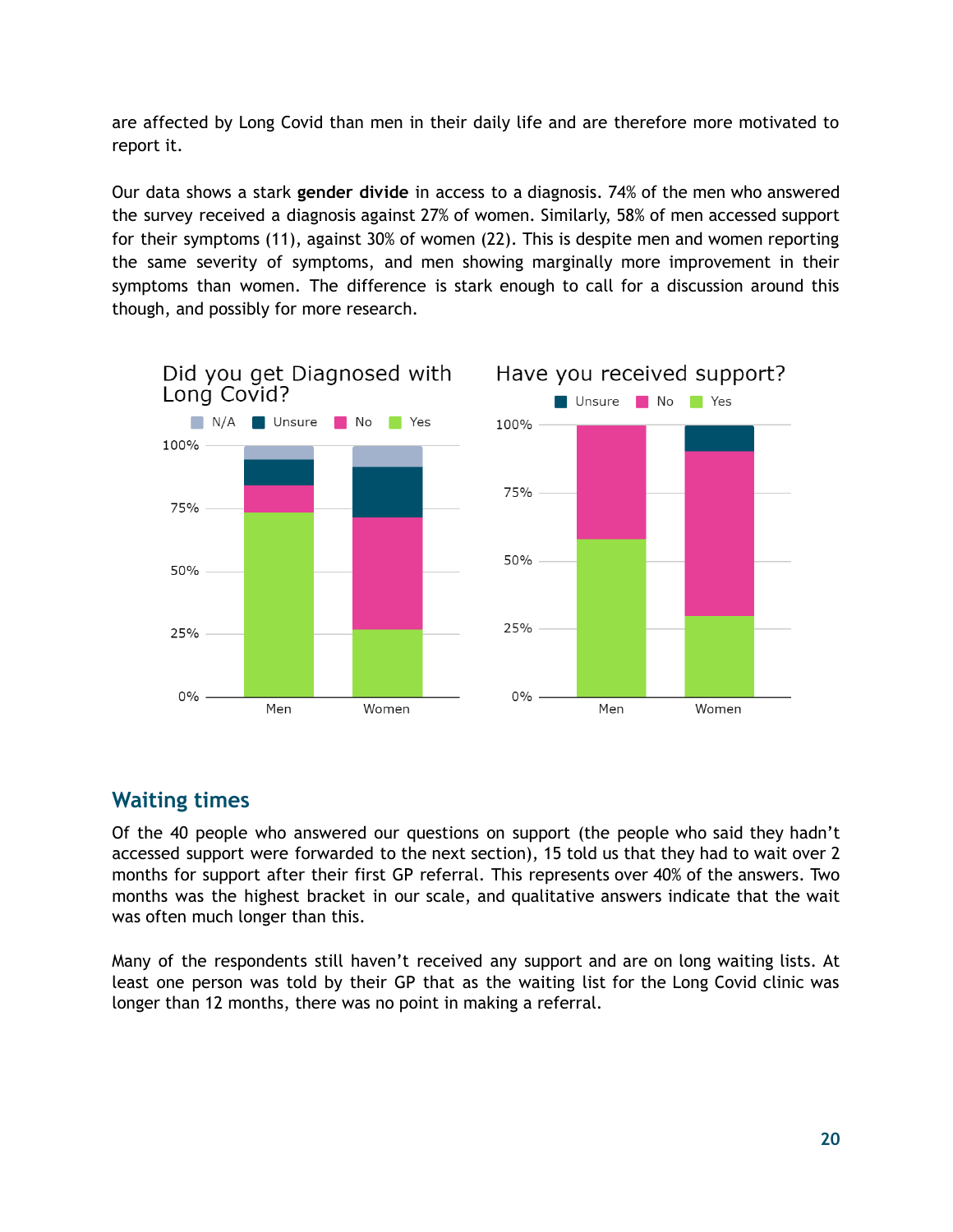

Of the 13 people who answered that they waited less than a month after their first instance referral, 5 later explained that they had not actually received a referral and only received support from their GP; 3 accessed support privately; 2 accessed diagnostics in the form of an ECG and an x-ray. One person got an appointment with an occupational therapist, one received support from the Long Covid clinic and one received support after being admitted to hospital (for something unrelated to Covid but testing positive) initially.

8 people told us that they had not been referred to any further service, either because the waiting lists were too long, their needs were met, or there was no knowledge of any available service. 8 other people told us they were on a waiting list.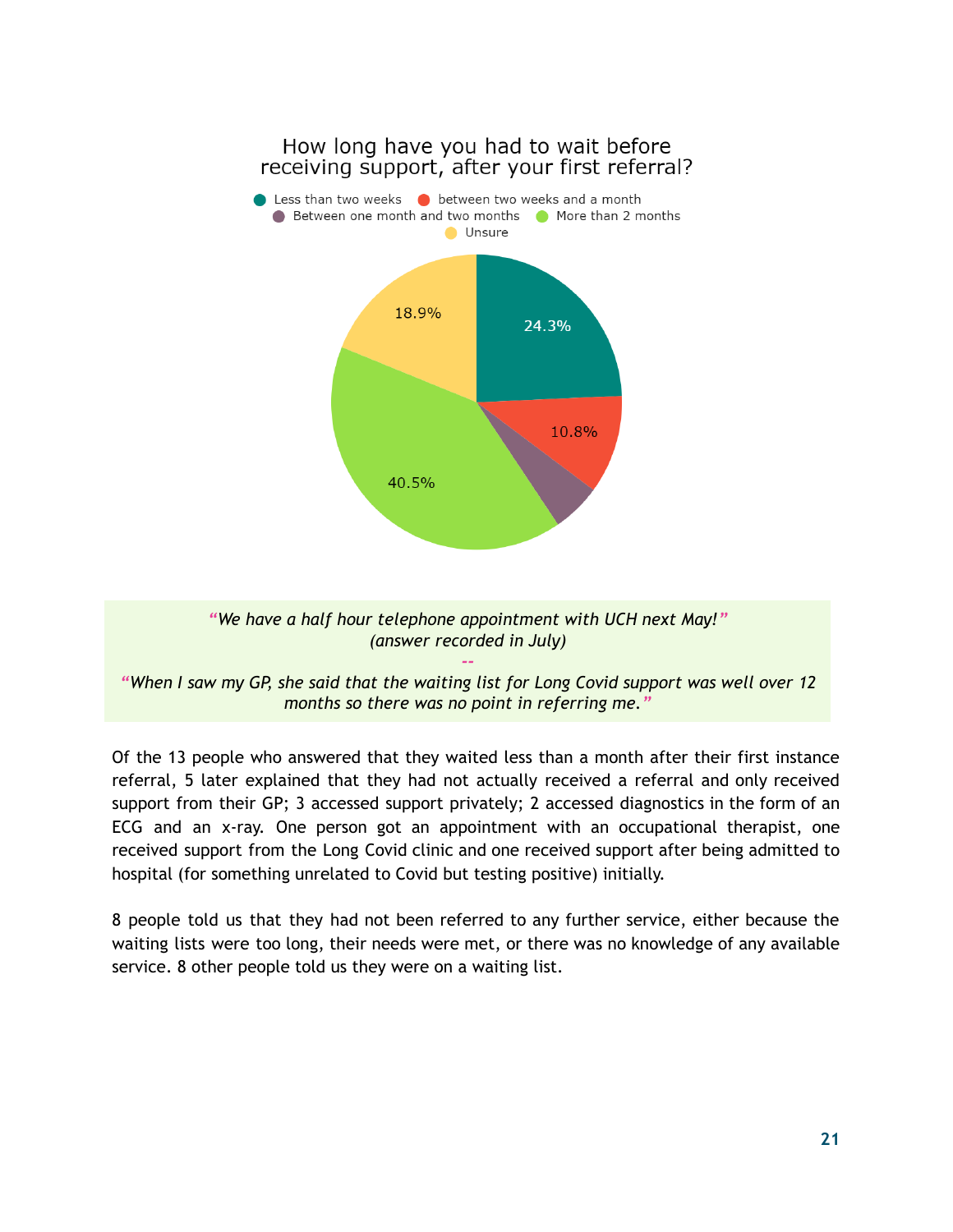### <span id="page-21-0"></span>**Resorting to private support**

As a consequence of long waiting times, the feeling of not being believed and the reported lack of available support, many people told us that they resorted to private healthcare, despite not always being able to afford it.

*"Getting support is extremely time consuming and exhausting. Sometimes it's frighteningly expensive."*

*"I feel incredibly fortunate that I had private medical insurance and was able to be seen quickly"*

*--*

*--*

*"I am lucky to have private medical insurance as I have been warned by my GP [that] waiting lists are large for the support I have received."*

*-- "Still have not had any kind of joined-up NHS care for my long covid"*

> *-- "The private appointments certainly helped" --*

*"Only the help I have received at huge cost privately has actually helped apart from OT with pacing has been helpful"*

*--*

*"I didn't always feel believed and had to speak to multiple GPs. I needed one person to look after my case and understand it given the multitude of symptoms I had and how unwell I was. [...] I sought my own help privately after from a nutritional therapist, osteo and cardiologist. All helped. Particularly [the] cardiologist who finally believed me about my heart symptoms."*

While Long Covid is a new illness and it is fully understandable that the creation of adequate support services takes time and research, many answers show frustration, anxiety and isolation caused by the difficulty in accessing NHS support for their illness. The costs of private care, sometimes combined with a loss in revenue following the illness, create significant financial strain on patients.

### <span id="page-21-1"></span>**What works and what doesn't work**

Long Covid manifests itself in many different ways and access to support is inconsistent. People described variation in how effective different treatments were for them and there was no consensus on what treatment options worked best for people.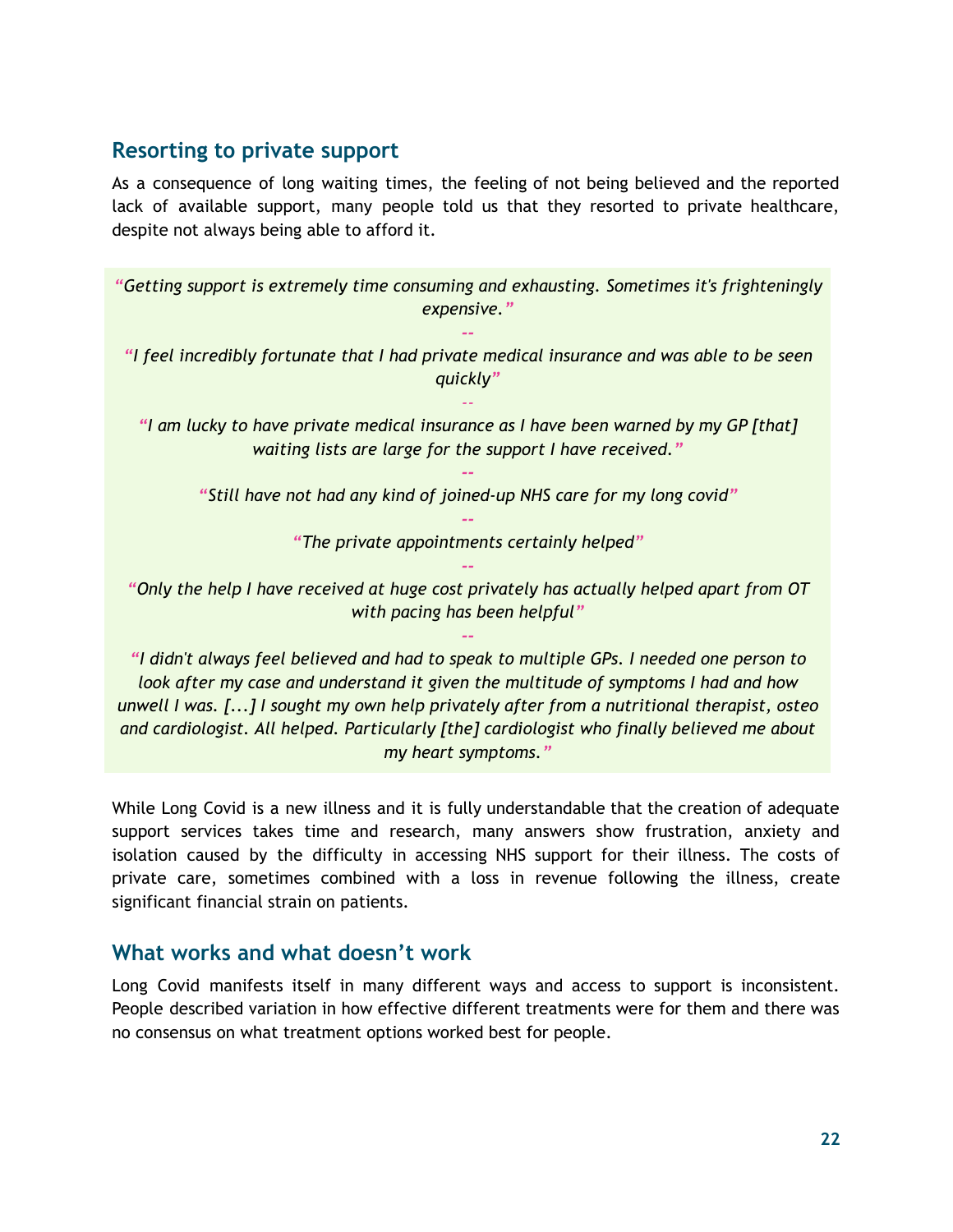In terms of **self-management**, people found that **pacing, support groups** and **nutrition monitoring** were helpful in managing relapses and anxiety. Pacing and nutrition were mentioned by 9 people as helpful in regulating energy levels and not "overspending" limited energy. Support groups were seen by 4 people as useful to reduce the feelings of isolation and worry, which were making an already difficult situation worse. Interestingly, the NHS Your Covid Recovery website was not mentioned as a helpful self-help resource. People instead seemed to find support and advice on social media or via existing groups for ME / Chronic Fatigue Syndrome.

Nutritional information and support, as well as support with understanding planning pacing, were also identified by RUILS, the social prescriber and independent living charity in Richmond, as a needs for residents with Long Covid.

*"I have found help through online CFS communities and resources. Pacing, mindfulness, somatic experiencing, breathing exercises, careful diet and emotional authenticity are all important"*

*"I followed long covid support groups in sept 2020, was great to see I am not alone [...] ultimately I think from people who have left the group who have recovered it is pacing and changing lifestyle and mindset that is the most important factor"*

*--*

*--*

*"Most useful support from a Facebook group which I found early on. Mutual support and sharing of information was invaluable. This resulted in finding a yoga and PT group for Covid recovery."*

"I am on a low histamine diet and haven't touched alcohol since early Nov. I take a range of *supplements and practice meditation."*

*--*

*-- "I only know I'm not the only sufferer which helps me so don't feel alone"*

For the people who have received or sought support, **GPs have been crucial** in determining how satisfactory the level of care was. As the first point of contact and single point of access for people who were not admitted to the hospital, GPs are central to Long Covid care. This is especially true as the varied symptoms for Long Covid are usually treated separately - by default, the GP therefore holds a care coordinating role. Some people told us that they felt their GP was not keen either to help or to believe them, and that there may still be a lack of professional understanding about Long Covid.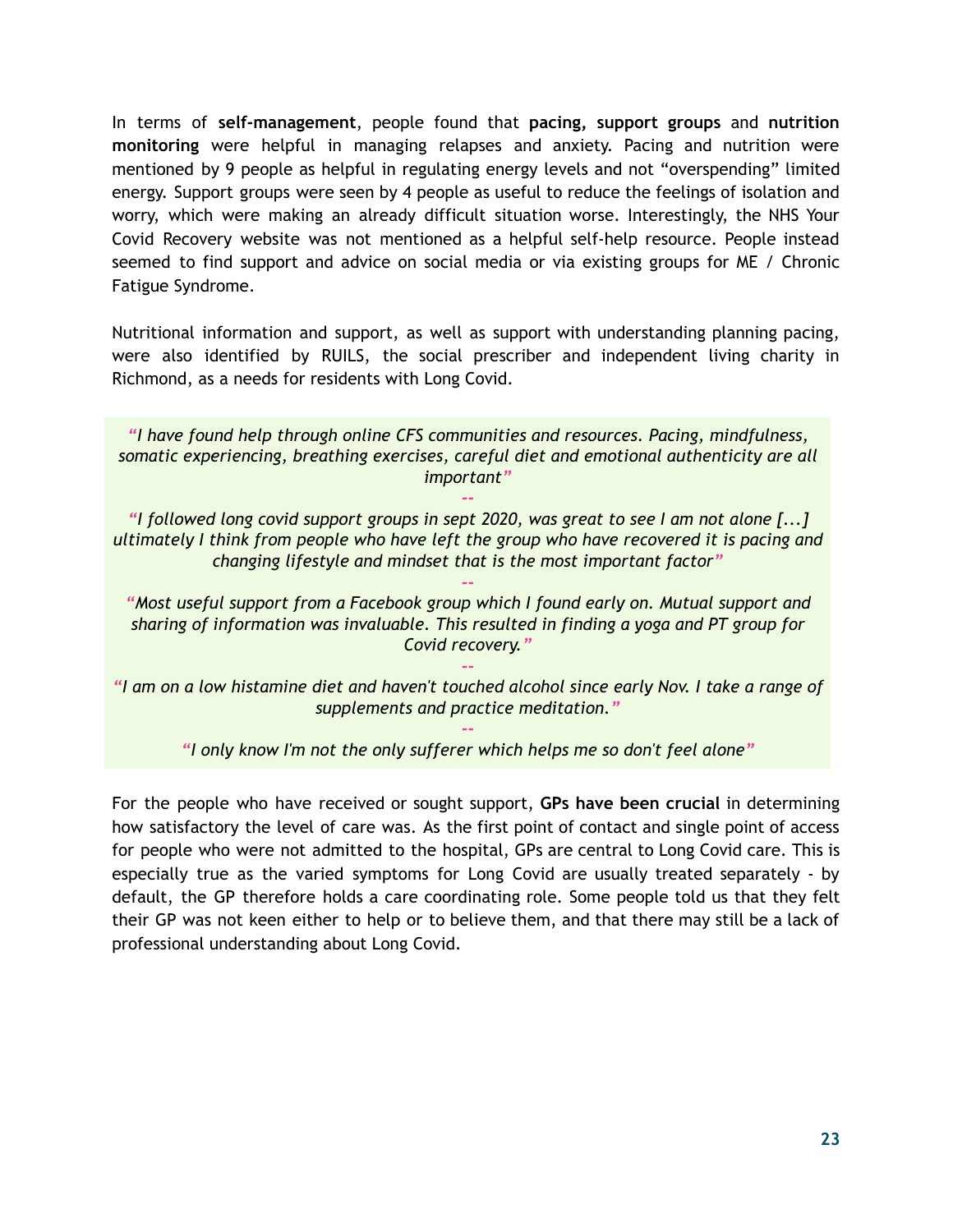*"Once [the GP] ruled out other serious issues I was left to my own devices" --*

*"Completely insufficient from the GP and NHS. Medical testing was needed from the start and more belief in my self report about my symptoms and the severity of them. I did not feel believed."*

#### *-- "GP no support, pass it of[f] as something else"*

Others told us that the efforts made by their GP, regardless of the final outcome, were deeply appreciated. The differences in these stories only highlights the importance of GPs in patients' care and recovery.

*"My GP has been the biggest support by far. He has been actively getting me to have X-rays and blood tests, referred me to physio and CBT too. He has been prescribing me medicine to help with individual issues where he has been able to and we have [trialled] things like painkillers. I have been referred to the Long COVID Clinic in Croydon too, but in the past 3 months I have only had 2 telephone conversations and my lung tests are next week - I was told they are very busy there."*

*-- "my GP [has] been helpful and ha[s] provided referral letters to access private medical" --*

*"They have all done their best given little or no actual knowledge particularly in the early days."*

Some people told us about the **prescriptions** they received and whether they helped or not. The answers reinforce the point that Long Covid treatment must be done on a case by case basis, likely with some trial and error. Inhalers for example were mentioned by a few people and were sometimes considered really helpful, other times useless.

"Steroids are helping - a lot to start with but now, as the dose is reducing, they are having *less effect on remaining symptoms."*

> *-- "Tried valproate and nortriptyline but neither were much help"*

*-- "The medication for my anxiety and depression is helping." --*

*"I've been prescribed an asthma pump which helps by taking the edge off of my breathlessness when I have it but doesn't completely remove the symptoms."*

> *-- "No help given other than inhalers which haven't worked"*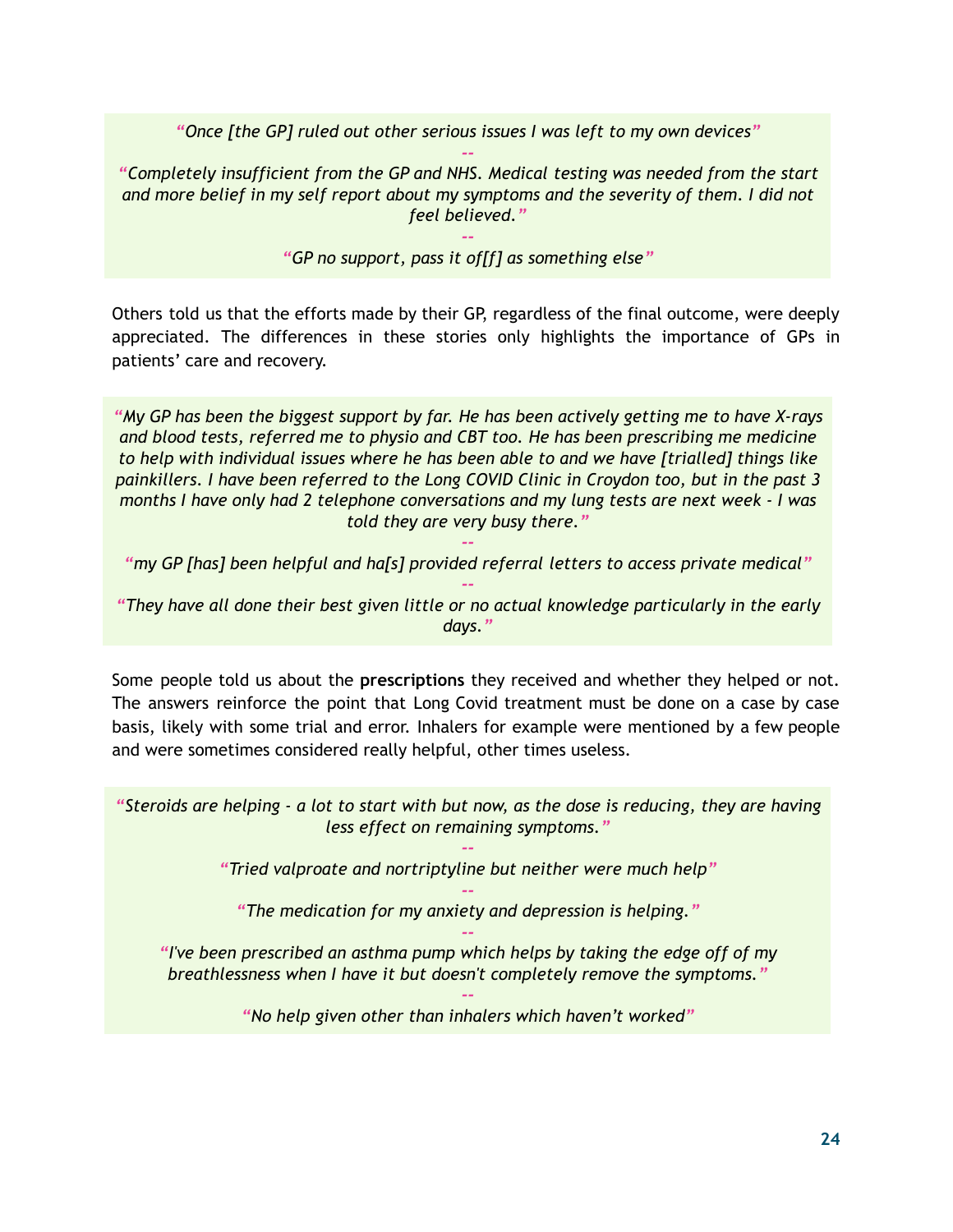**Occupational Therapists** (OTs) were mentioned by 5 people, along with positive feedback. People, albeit limited numbers, who had experienced this support seemed to unanimously find OTs helpful, even when they were otherwise not satisfied with the rest of their care.

*"The biggest support has been the OTs who have helped with confidence, support and encouragement and pacing advice"*

*-- "Only the help I have received at huge cost privately has actually helped apart from OT with pacing has been helpful"*

*--*

*"The support from the OT has been great in terms of practical things that help me manage the condition such as pacing, breathing exercises, tips for better sleep, mental health and other info. He told me about a breathing course which I have now taken part in. His support has also helped me to feel less alone with it and he has coached me to work out how to use my limited energy in a way that makes each day more possible."*

9 people told us that **the support was not person centred** and felt lacking, somewhat patchy, as it mostly treated each individual symptom instead of the condition as a whole. They felt as though a more comprehensive approach was needed, especially if different symptoms are treated within different timelines, because of separate waiting times.

*"It has been patchy and piecemeal. Sometimes helpful, often useless."*

*-- "It would be fantastic if I could have been offered a more holistic package of care and investigations rather than separate appointments with disjointed hospital departments. It would have been amazing if I had been asked about my broader responsibilities and my ability to cope with them."*

*-- "I would really appreciate if there was support on how to pace and also on how to communicate my situation to my work etc."*

Missing from the data on what works is support for **financial needs and caring duties**. People living with Long Covid not only require help for their physical and mental health, but also for the consequences the illness has on their life, their livelihood and caring duties. This, and our above findings, are also supported by the observations of the charity RUILS in Richmond.

### <span id="page-24-0"></span>**Outcomes**

Overall, it appears that support was difficult to access which seems to have reduced the effect on people's conditions. We therefore looked at the quantitative data collected, to estimate whether the support received made a substantial difference on whether people reported improvements.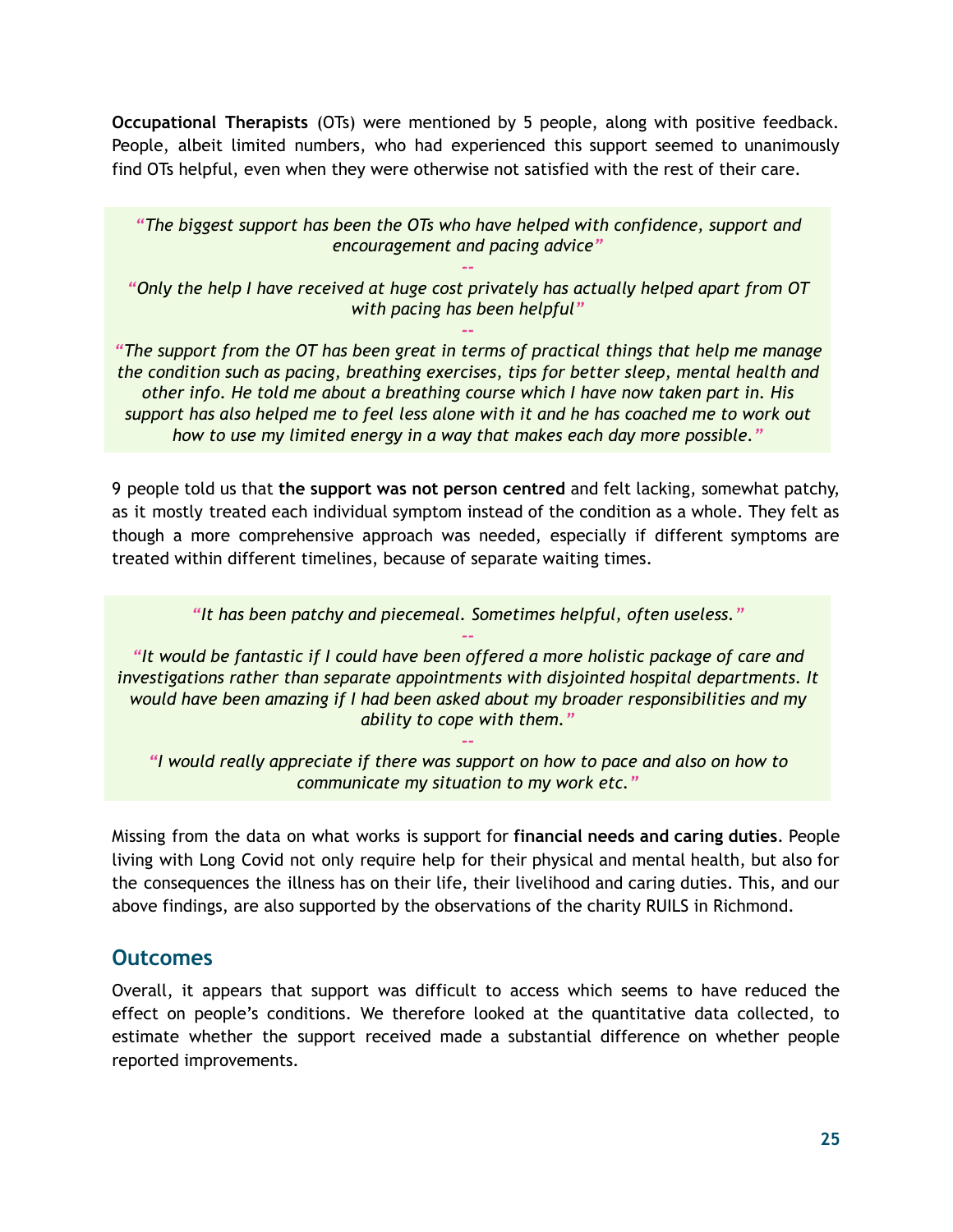We asked people whether each symptom was improving, fluctuating, worsening or not changing. Excluding the counts of symptoms never experienced and of questions left blank, we were able to count the number of times people reported that a symptom had evolved. This gave us a total of 217 occurrences for people who had received support and 352 occurrences for people who had not. We then differentiated this data according to whether people had reported receiving support or not - in this case, people who had answered "unsure" were not included.

|                 | Improving | <b>Fluctuating</b> | Worsening | No Change | <b>Totals</b> |
|-----------------|-----------|--------------------|-----------|-----------|---------------|
| With Support    | 41%       | 39%                | 6%        | 15%       | 217           |
| Without Support | 36%       | 37%                | 9%        | 19%       | 352           |

People who received support reported improving more frequently (41% vs 36%) and worsening symptoms less frequently (6% vs 9%). This is consistent with the qualitative feedback detailed above, where people told us of the difficulty they had in finding treatment that worked and the high number of people reporting that they sought private support.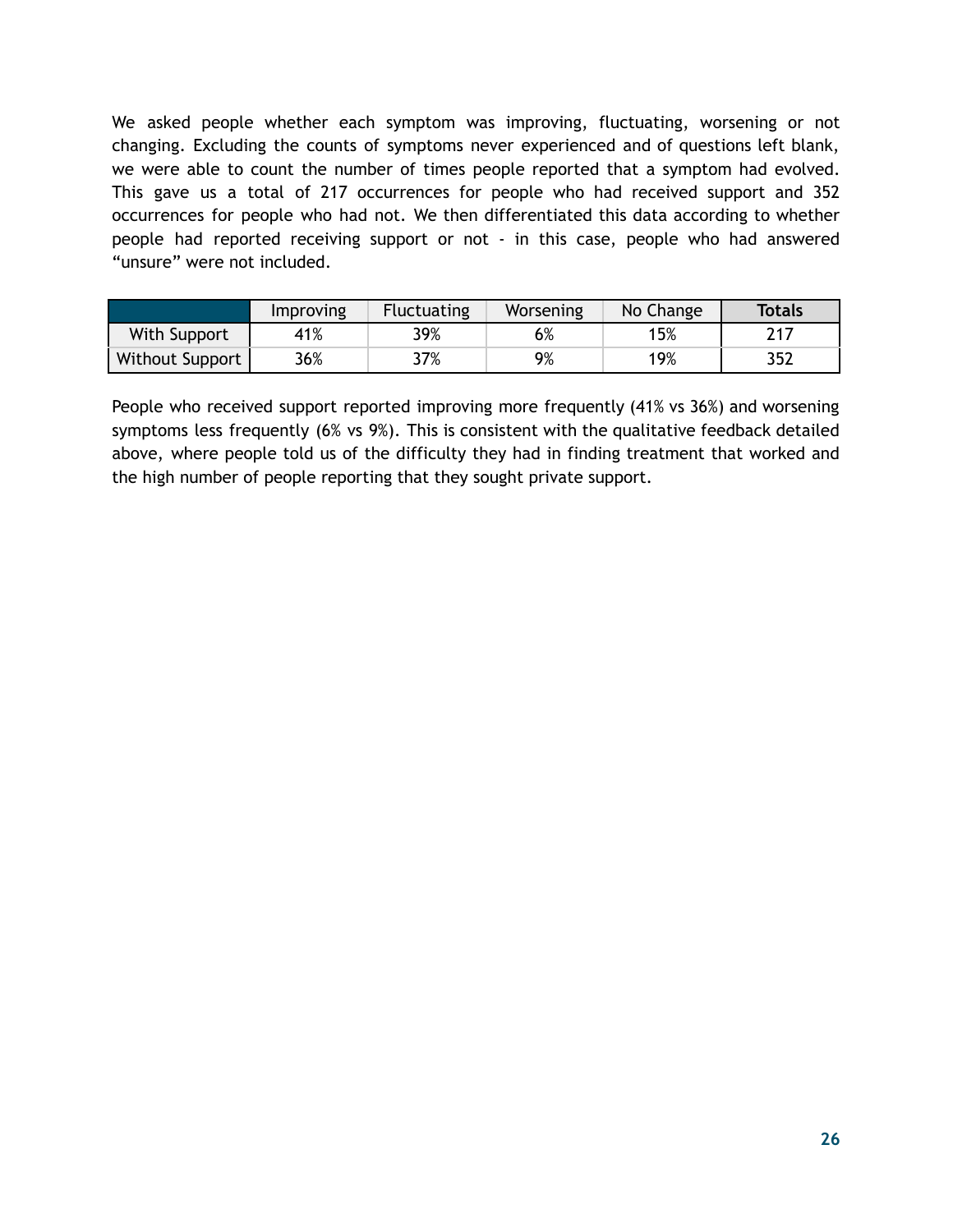### <span id="page-26-0"></span>**Key learnings and Recommendations**

We acknowledge that this work was undertaken at the very beginning of Long Covid support systems being set up and with an ongoing pandemic. It is to be expected that these exceptional pressures and unprecedented challenges would result in difficulties to access care, and we are grateful to all healthcare professionals that work incredibly hard to support patients through the crisis.

### <span id="page-26-1"></span>**Isolation and information**

Many people with Long Covid feel isolated and alone. Partly this is due to social restrictions, social anxiety and fear of getting ill again. Having a new condition that is not well understood is also important in this. It is worsened by sometimes not being believed by health professionals and personal contacts, lengthy waits for support or being told that no support is available. People also said that they struggle to find relevant information to their condition, and that online support groups are helpful with this.

### <span id="page-26-2"></span>**RECOMMENDATION 1: Create a peer-led, clinician aided support group**

There is a clear demand for peer support and more widespread education on Long Covid. The Long Covid Steering Group should explore setting up support groups that are peer-led but clinician supported as they could be of great benefit to patients, offering a chance to minimise feelings of isolation and to share knowledge about the condition. Diabetes UK and similar support groups become a valued resource to patients, and a similar model would significantly help meet the needs of Long Covid patients and promote evidence based approaches to self-care.

### <span id="page-26-3"></span>**RECOMMENDATION 2: Develop self help support**

There is a lack of self-care advice and low awareness of the available resources such as they are as evidenced by its absence from responses. Communications about the national and South West London webpages of resources should be undertaken. This is an important element to let people know about what the illness is, how to self-manage it and how to access support if needed.

Online resources and community resources need to develop both to provide more options for supporting the symptoms of Long Covid and its wider impact on people's lives, for example by linking with debt, employment and relationship advice.

As seen in our findings section, GPs are central to determining the patient's quality of care for Long Covid. Resources should be made available to GPs to support their patients to access support.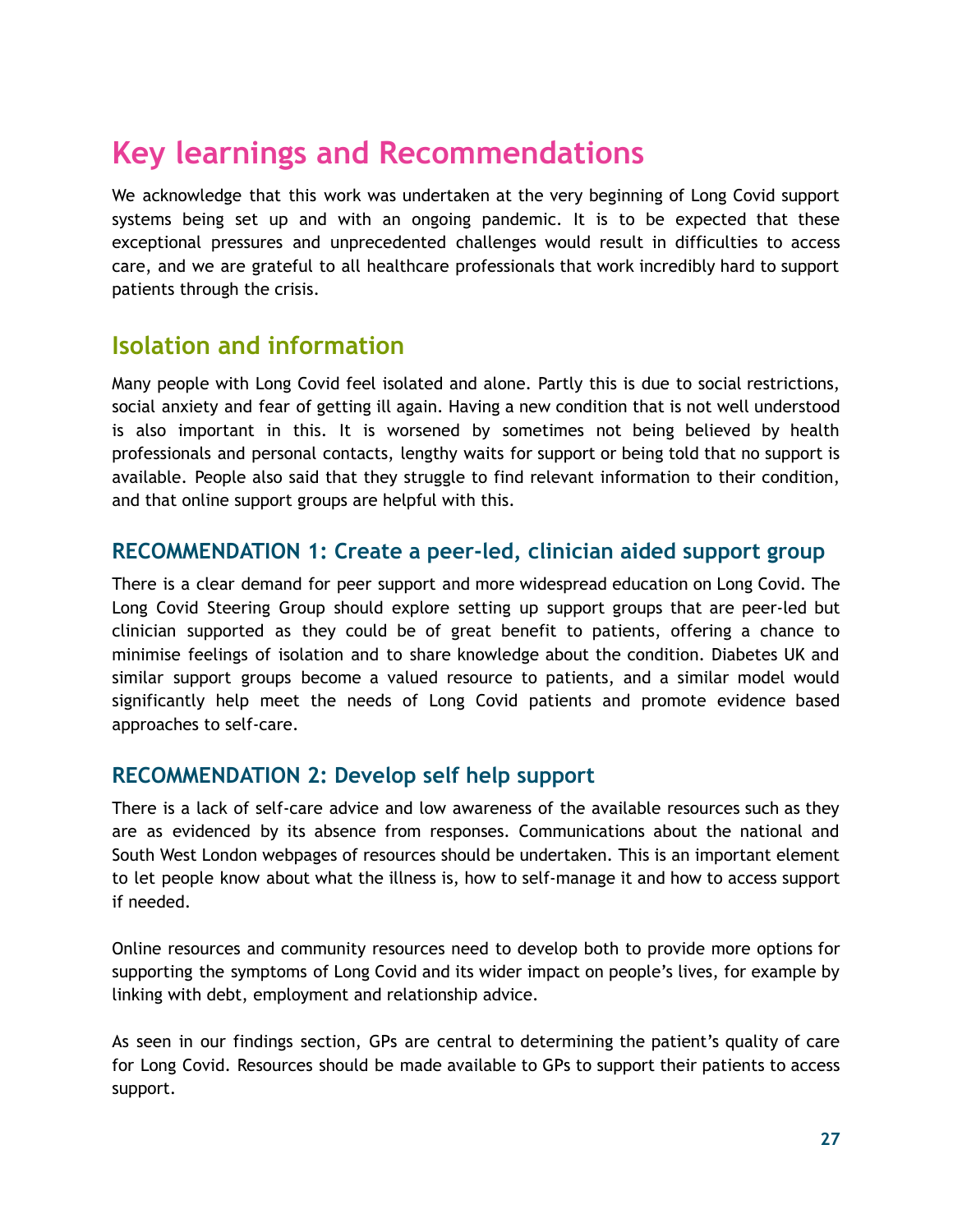### <span id="page-27-0"></span>**Care coordination and person centred support**

### <span id="page-27-1"></span>**RECOMMENDATION 3: A comprehensive screening process**

We saw in our findings section that people are impacted by Long Covid in many ways and often beyond their medical symptoms. People often face challenges such as loss of livelihood, impossibility to fulfil domestic and caring duties, and mental health issues.

These all represent needs that are currently not met. The first step towards meeting those needs is to develop the assessment of Long Covid beyond its medical symptoms and to include the wider implications of living with Long Covid on people's lives.

The current screening tools for Long Covid address the multitude of symptoms that are known, including mental health symptoms. We recommend that the screening tool is expanded to also assess financial, social and domestic needs.

### <span id="page-27-2"></span>**RECOMMENDATION 4: Coordinate care**

Diagnosis and treatment of Long Covid is inherently difficult as the condition comprises multiple overlapping symptoms that appear to vary widely. There are also significant pressures on waiting lists due to the pandemic which create delay in accessing care.

Most of our respondents (57%) had not accessed care. Some had resorted to private care. Most however expressed that the need for a straightforward way to access timely, comprehensive care that addresses their symptoms and wider needs is clear.

GPs are central to determining how satisfactory care is for people, particularly those who were not admitted to hospital with Long Covid. As well as providing prescriptions to treat different symptoms they play an important coordinating role in enabling people to access wider support.

Primary Care Networks (groups of GP practices) present opportunities to support care coordination and to help people to identify and access support for their medical and non-medical wider needs and to improve experience and outcomes.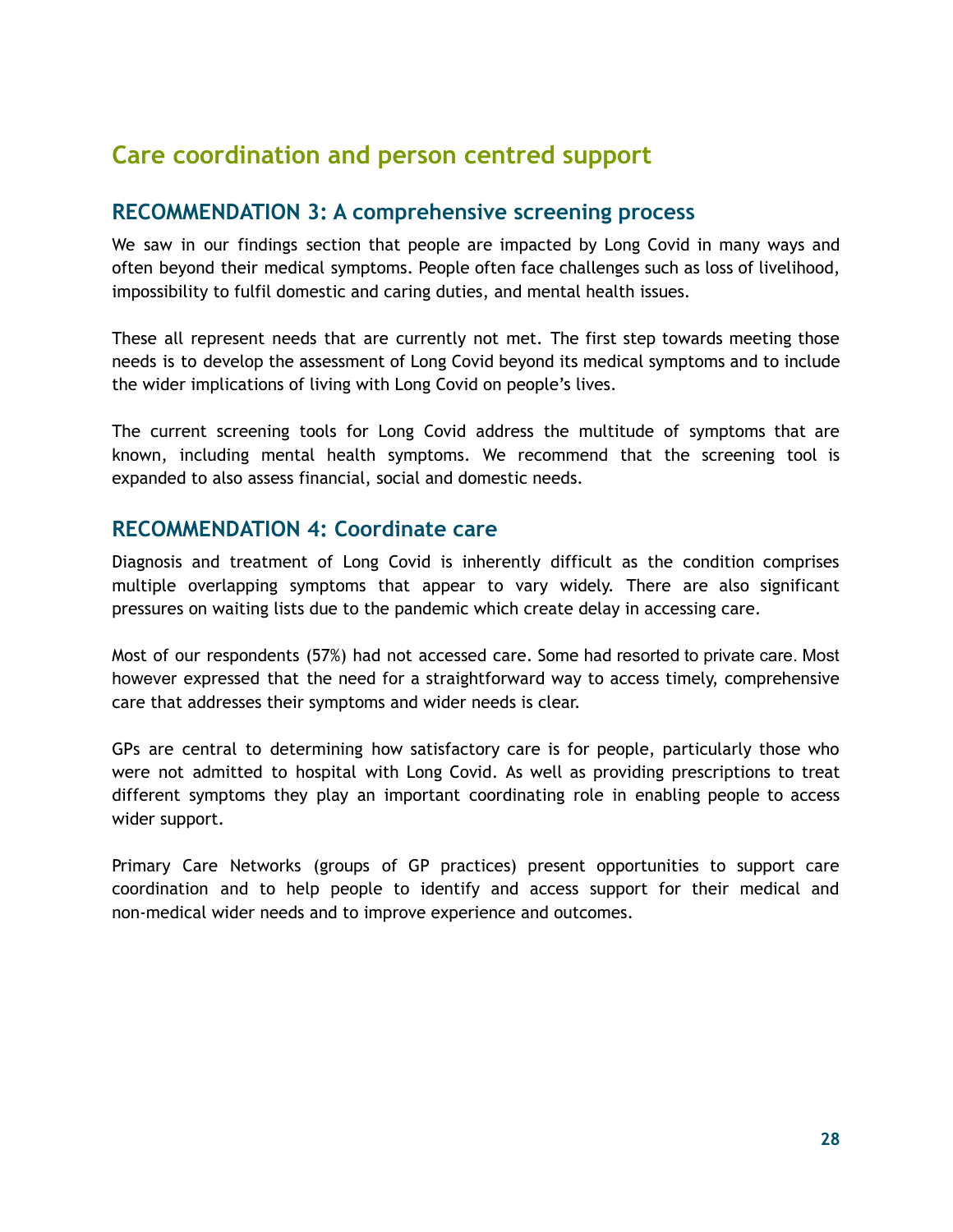### <span id="page-28-0"></span>**Responses to our work**

### **The Kingston and Richmond Post-Covid steering group**

The Kingston and Richmond Post-Covid Steering Group brings together a number of health and care professionals and coordinates the organisation and delivery of support services for Long Covid, across the boroughs of Kingston and Richmond-upon-Thames.

We have worked in partnership with the group throughout our project, and will continue to attend meetings regularly. We asked the group to read and review our report, and provide a formal response to our findings and recommendations.

*'We would like to congratulate Healthwatch Richmond on an informative and professional report looking at the impact of Long Covid on Richmond residents. The report provides data and insights which the Kingston and Richmond Post Covid Steering Group will be able to use to inform the ongoing development of local Long Covid Services. We look forward to continuing to work closely with Healthwatch Richmond in this area."*

**Dr. Annette Pautz and Denise Madden, on behalf of the Kingston and Richmond Post Covid Steering Group**

We look forward to working in partnership with the group to see our recommendations implemented and improve the support for people suffering from Long Covid.

### **RUILS**

RUILS is a user-led charity supporting disabled children and adults and people with long term health & mental health conditions. Part of their work relates to Social Prescribing, including befriending services and support groups; they also provide social care advice. In that capacity and considering our findings of significant isolation for Long Covid patients, we sent our report and findings to RUILS and asked them if they wished to respond.

*"I would like to say we support your recommendations , particularly, the creation of a peer-led, clinician aided support groups, tailored and targeted communication and education on Long Covid, a more comprehensive screening process and embedding care coordination in the assessment process and as our understanding of the illness and its impact on residents improves, we will be looking to work with partners to develop bespoke activities and projects e.g. peer groups/breathlessness workshops, Long Covid walk and talk groups.*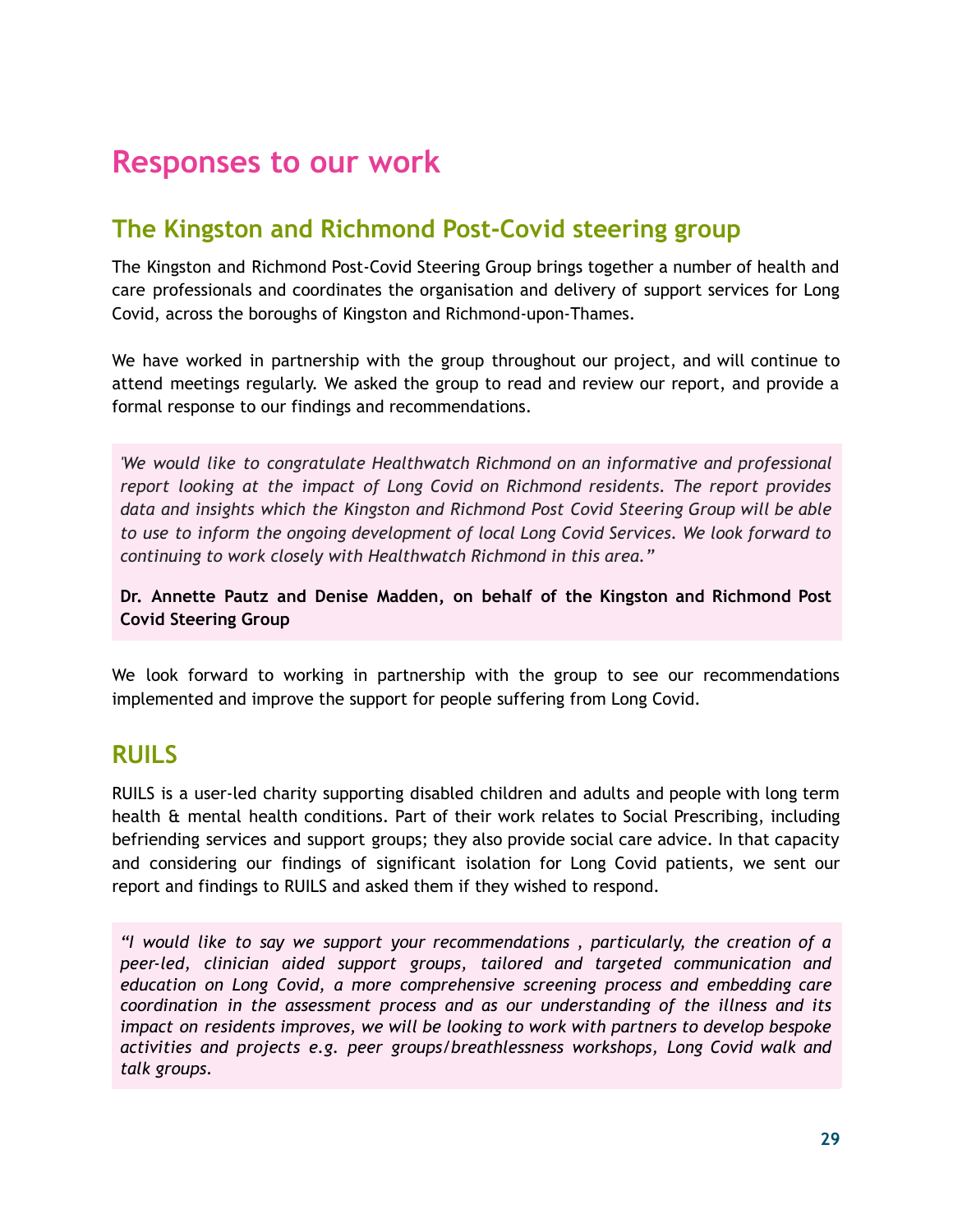*Looking forward, it is feasible that a Long Covid recovery pathway be created where diagnosis and medical intervention work hand in hand with Social Prescribing involvement so that Long Covid clients are assured longer term support from the offset."*

**Narinder Dosanjh, Social Prescribing Manager at RUILS**

We look forward to working with RUILS and the Post Covid Steering Group to make sure the voices of the people who talked to us are heard, and to improve support for Long Covid.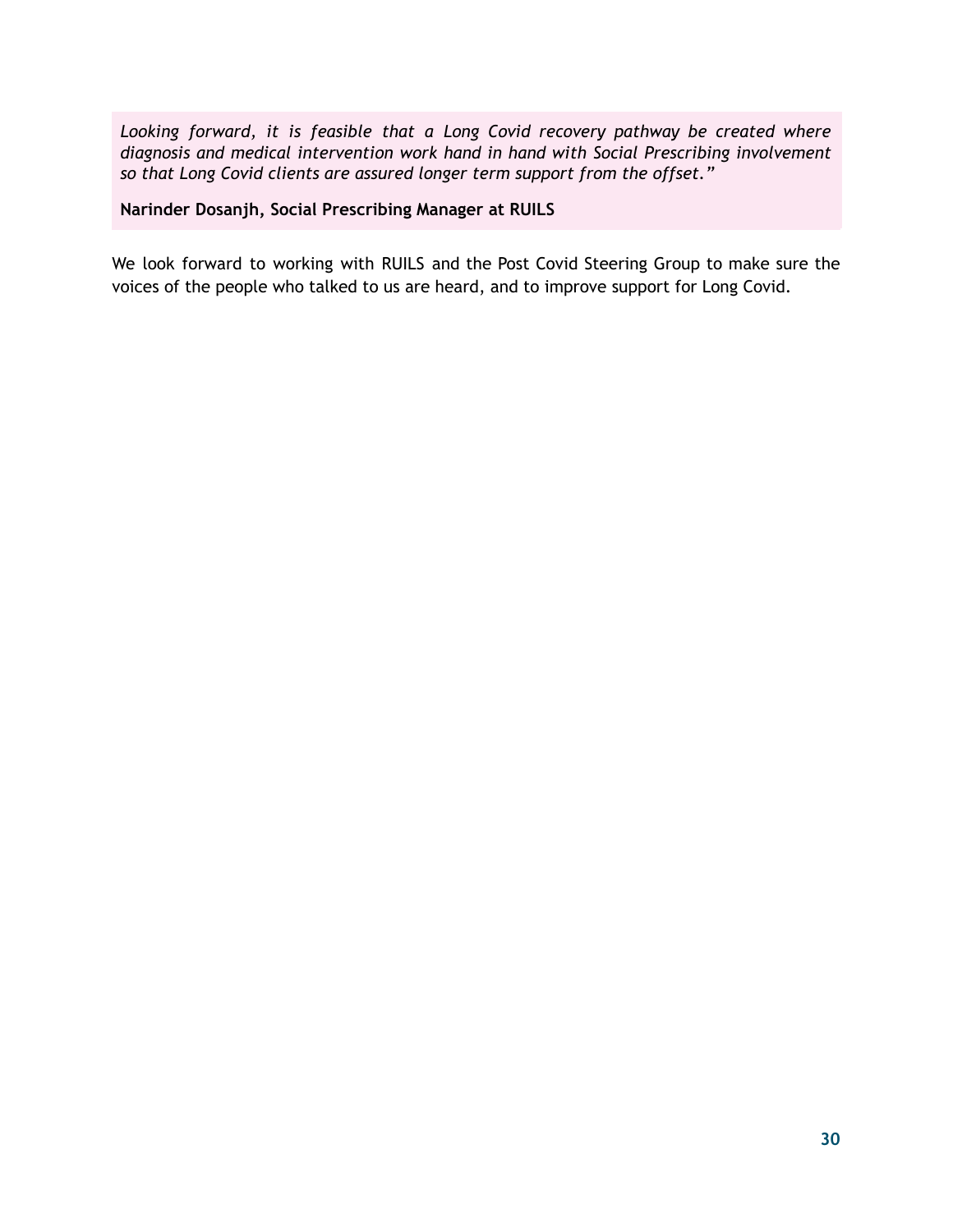### <span id="page-30-0"></span>**Further information**

For any questions or further information about this project, or for any queries about health and social care in Richmond, please get in touch with us. Our contact details are the following:

#### **Healthwatch Richmond**

82 Hampton Road, Twickenham, TW2 5QS Registered Company (08382351) and Charity (1152333)

| Visit:           | healthwatchrichmond.co.uk               |
|------------------|-----------------------------------------|
| Call:            | 0208 099 5335                           |
| Email:           | participation@healthwatchrichmond.co.uk |
| <b>Facebook:</b> | <b>@healthwatchrichmond</b>             |
| <b>Twitter:</b>  | @HW_Richmond                            |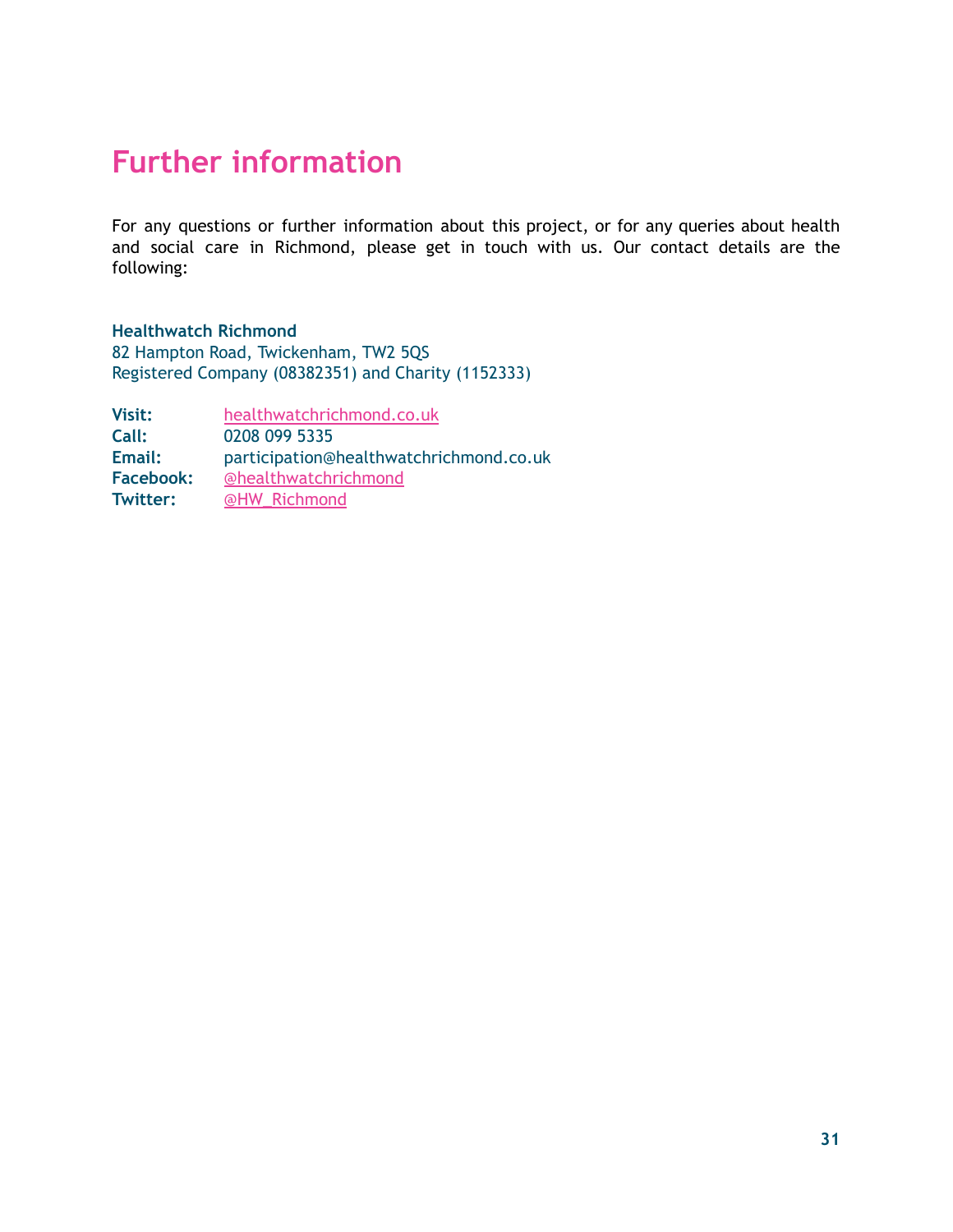### <span id="page-31-0"></span>**Appendix - full questionnaire**

Thank you for considering taking part in this survey.

Long Covid is defined as signs and symptoms that develop following an infection consistent with Covid-19, which continue for more than 12 weeks. You may experience Long Covid even if you were not acutely ill in the first place. Common symptoms include breathlessness, brain fog and fatigue. Not everyone with Long Covid, particularly those who were ill early in the pandemic, will have been tested for Covid-19.

If you have been experiencing the symptoms of Long Covid (also known as Post-Covid Syndrome), whether or not you tested positive for Covid-19, then please share your experience by completing the survey.

Your feedback will help us to understand what support is needed for people living with Long Covid and will be used to produce a report to inform the relevant organisations of what you have been experiencing, and recommend how they can design services and support to better meet your needs.

We will protect your confidentiality and anonymity within our report which will include anonymous summaries of the feedback and anonymous quotes.

If you have any questions about this survey or wish to give us more information about your situation, please contact us at chloe@healthwatchrichmond.co.uk or by phone: 020 8099 5335.

### **Which borough are you a resident of?**

- 1. Richmond
- 2. Croydon
- 3. Kingston
- 4. Merton
- 5. Sutton
- 6. Wandsworth
- 7. Other

### **Section 1 - Personal Experience of Long Covid**

### **Did you get diagnosed with Covid 19 or Long Covid?**

Not everyone who has Long Covid will have been diagnosed with either Covid-19 or Long Covid. We still want to hear from you either way. We want to know what it is like getting diagnosed and whether or not having a diagnosis makes a difference to your experience.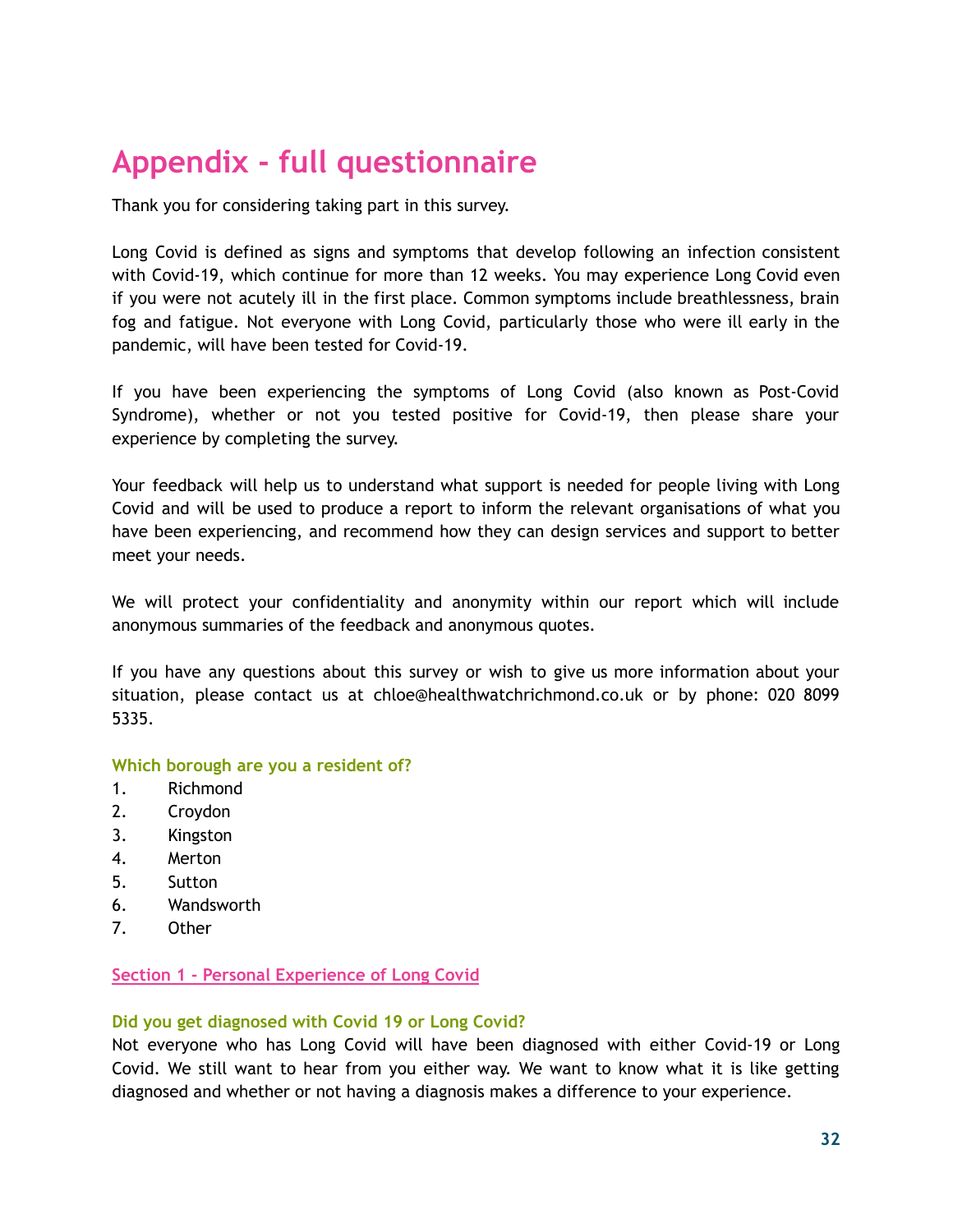### *Multiple choice grid*

|                                                  | Yes | No | Unsure |
|--------------------------------------------------|-----|----|--------|
| Covid (when you first<br>$\sqrt{\text{got ill}}$ |     |    |        |
| Long Covid                                       |     |    |        |

**Please give us more details about getting or being unable to get diagnosed?** (when, where, who diagnosed you) *Long answer text*

### **When did your symptoms start?**

Select the month and year that your symptoms started below.

- 1. January 2020
- …

20. August 2021

21. Unsure

**Section 2 - Health difficulties**

### **What are the main symptoms that you experienced, or are still experiencing, more than 12 weeks after an infection?**

If you experienced symptoms only when you had an infection or they got better within 12 weeks, please tick "Have not experienced/Got better within 12 weeks" If you don't know what some symptoms are you can take a look at the NHS Long Covid page here:

https://www.nhs.uk/conditions/coronavirus-covid-19/long-term-effects-of-coronavirus-long-c ovid/ or the Your Recovery website:

https://www.yourcovidrecovery.nhs.uk/what-is-covid-19/long-covid/ *Checkbox grid*

| <b>Rows</b>                                          | Columns                                           |
|------------------------------------------------------|---------------------------------------------------|
| Breathlessness and other respiratory<br>difficulties | Never experienced / got better within 12<br>weeks |
| Fatigue                                              | Mild - did not stop me doing anything             |
| Muscle pain                                          | Moderate - made it difficult to do something      |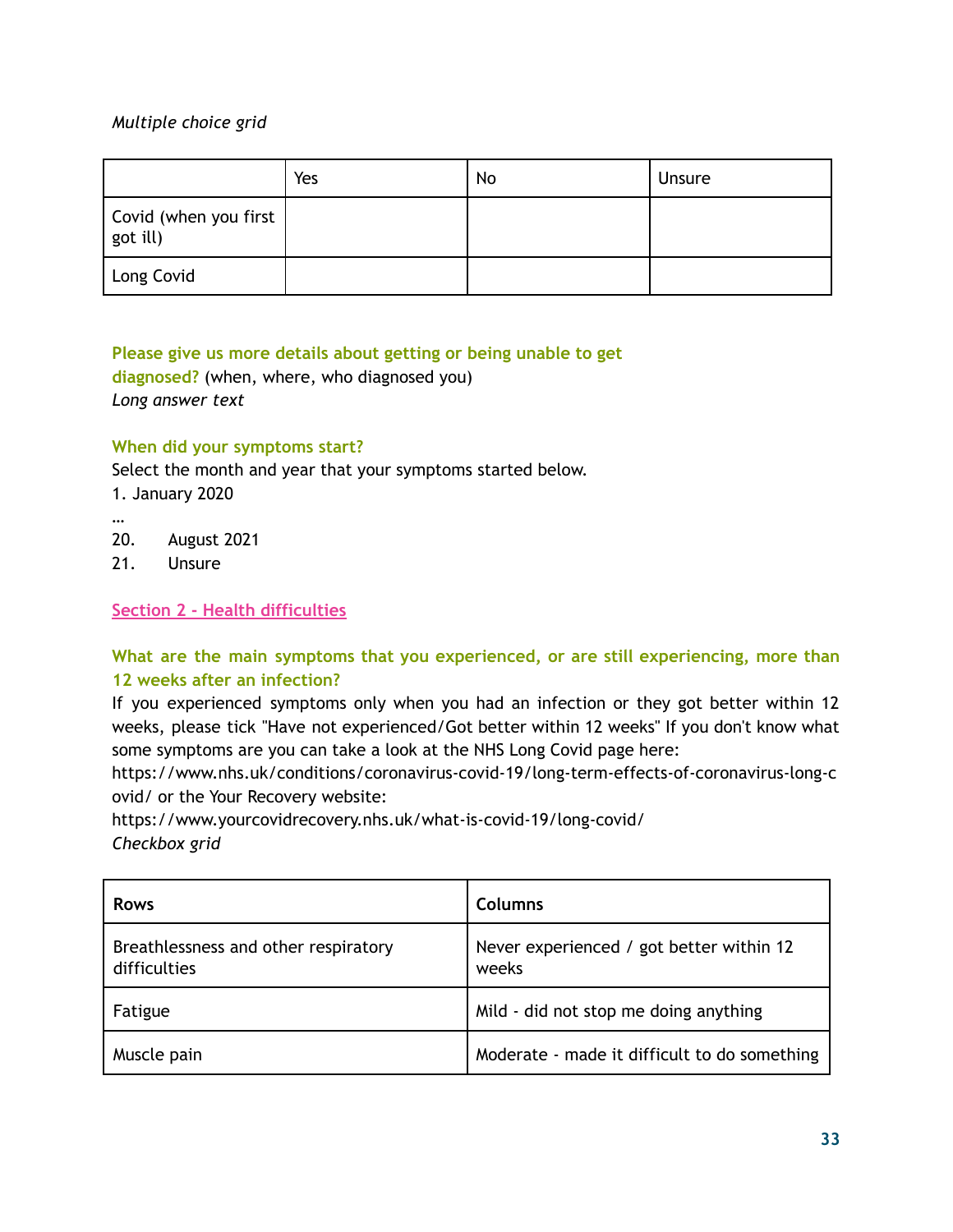| Fever                                      | Severe - made it difficult or impossible to<br>do something |
|--------------------------------------------|-------------------------------------------------------------|
| Loss of taste, appetite and/or smell       |                                                             |
| Brain fog                                  |                                                             |
| Anxiety                                    |                                                             |
| Chest tightness and/or palpitations        |                                                             |
| Headache                                   |                                                             |
| Insomnia and trouble sleeping              |                                                             |
| Rashes and/or symptoms related to the skin |                                                             |
| Memory loss                                |                                                             |

#### **How have your symptoms changed since you started experiencing them?** *Checkbox grid*

| <b>Rows</b>                                          | <b>Columns</b>                                    |
|------------------------------------------------------|---------------------------------------------------|
| Breathlessness and other respiratory<br>difficulties | Never experienced / got better within 12<br>weeks |
| Fatigue                                              | Improving                                         |
| Muscle pain                                          | Worsening                                         |
| Fever                                                | <b>Fluctuating</b>                                |
| Loss of taste, appetite and/or smell                 | No change                                         |
| Brain fog                                            | <b>Unsure</b>                                     |
| Anxiety                                              |                                                   |
| Chest tightness and/or palpitations                  |                                                   |
| Headache                                             |                                                   |
| Insomnia and trouble sleeping                        |                                                   |
| Rashes and/or symptoms related to the skin           |                                                   |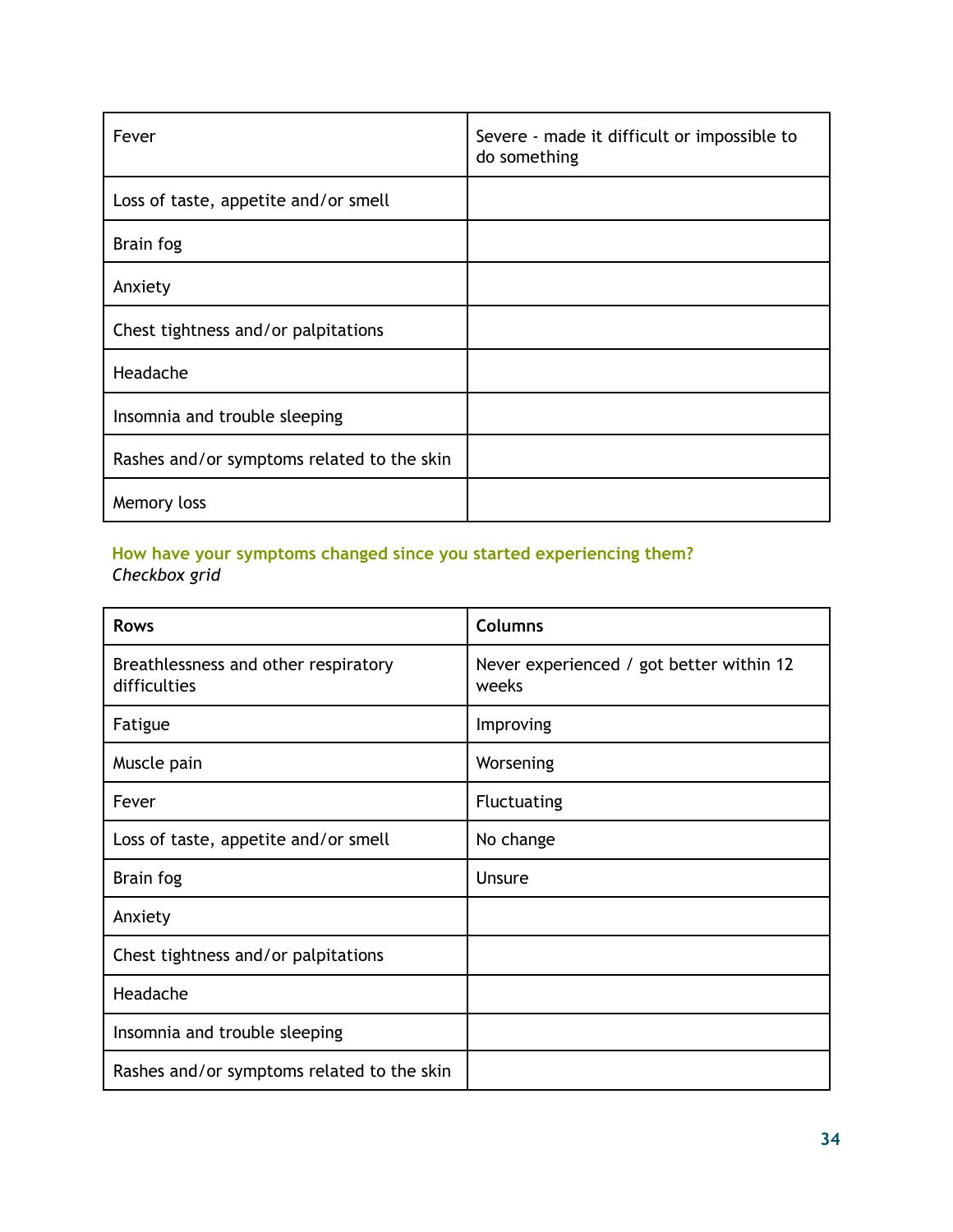| Memor<br>$\sim$ $\sim$<br>ເບວວ |  |
|--------------------------------|--|
|                                |  |

### **If you have any symptoms not listed above please tell us about them** *Long answer text*

#### **Can you tell us more about how your symptoms have changed over time?**

How frequently and how long are the relapses, what tends to cause it, how severe does it get? How long have things been improving or worsening for? Are there things that you can or cannot do now that you could or couldn't do before? *Long answer text*

### **Has living with Long Covid had an effect on your life?**

Tell us what it has been like and how it has affected you, your quality of life, relationships, wellbeing, your ability to work, complete caring and parental roles and anything else. *Long answer text*

### **Has living with Long Covid impacted your Mental Health? If yes, how?**

If yes, can you tell us more about the effects this has had on your life? *Long answer text*

### **Section 3 - Support accessed**

### **Have you received any help for your Long Covid symptoms?**

- Yes
- No *- if no skip part 2*
- Unsure

#### **Support accessed - part 2**

**What type of support have you received? Was it satisfactory?** *Long answer text*

**Have you been in touch with your GP or with a hospital about it? If yes, which one, and what support have they provided?** *Long answer text*

### **How long have you had to wait before receiving support, after your first referral?**

- 1. Less than two weeks
- 2. Between two weeks and a month
- 3. Between one month and two months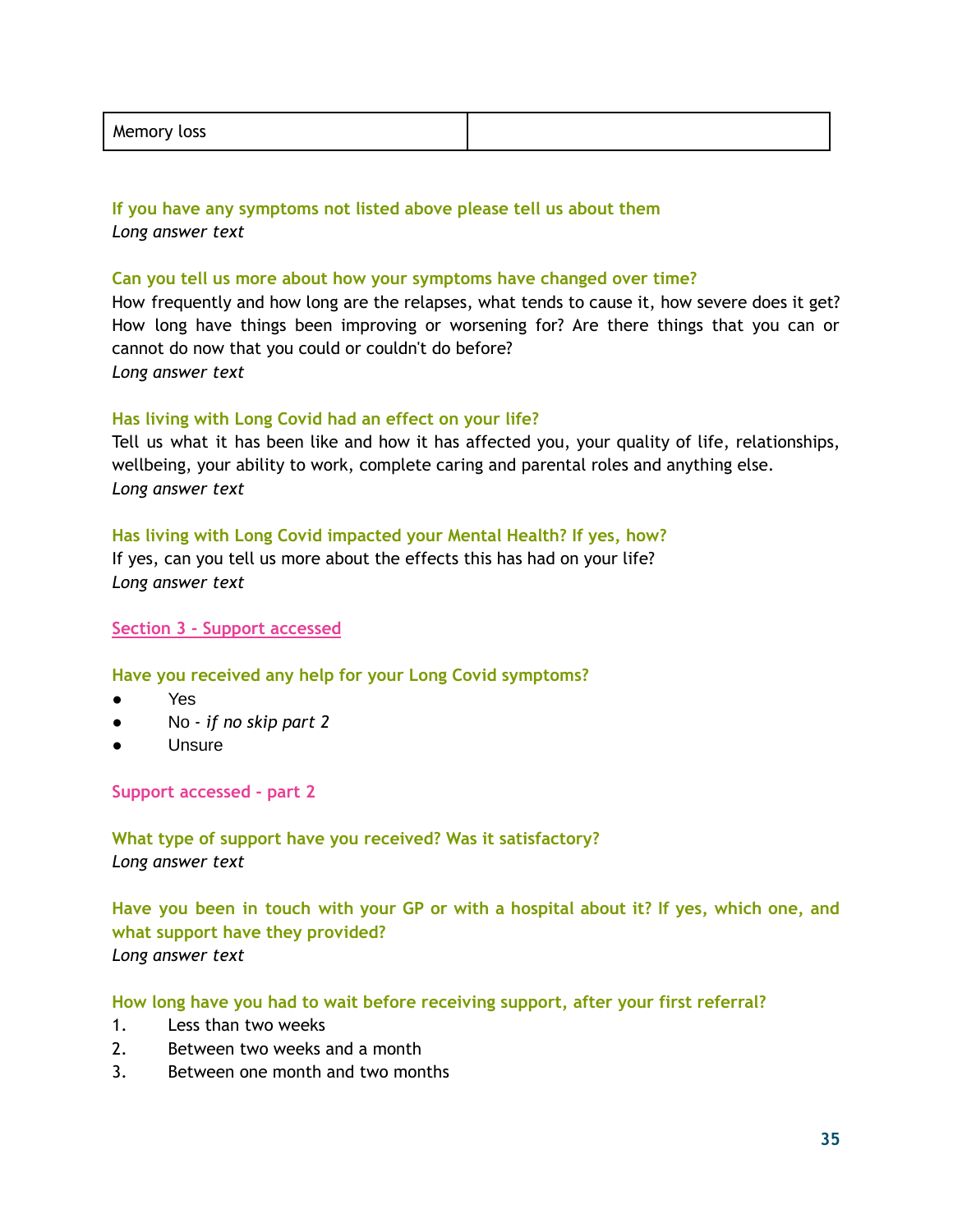- 4. More than two months
- 5. Unsure

**Has the support you have accessed helped to improve your health? Tell us about what has helped and how or what didn't help and why.** *Long answer text*

**Do you have anything more to tell us about the support you have accessed?** *Long answer text*

#### **Section 4 - Current needs and possible improvements**

**Is there any other support that you're not currently getting that you think would help you? Tell us what support you think would help.** *Long answer text*

**Is there anything else you would like to share with us or that we should have asked you?** *Long answer text*

#### **Section 5 - About you**

All answers are kept anonymous, and all questions are optional. This section is included to help us to ensure that we have reached a wide section of the community and to see if there are things that make a difference to people's experiences.

#### **What is your gender?**

- 1. Male
- 2. Female
- 3. Non binary

#### **What age group are you in?**

- 1. Under 18
- 2. 18-25 3. 25-49 4. 50-64
- 5. 65-79
- 6. 80 and over
- 7. Prefer not to say

### **How would you describe your ethnicity?**

Dropdown choice, gov.uk standards

#### **How well can you speak English?**

- 1. Not at all
- 2. Basic